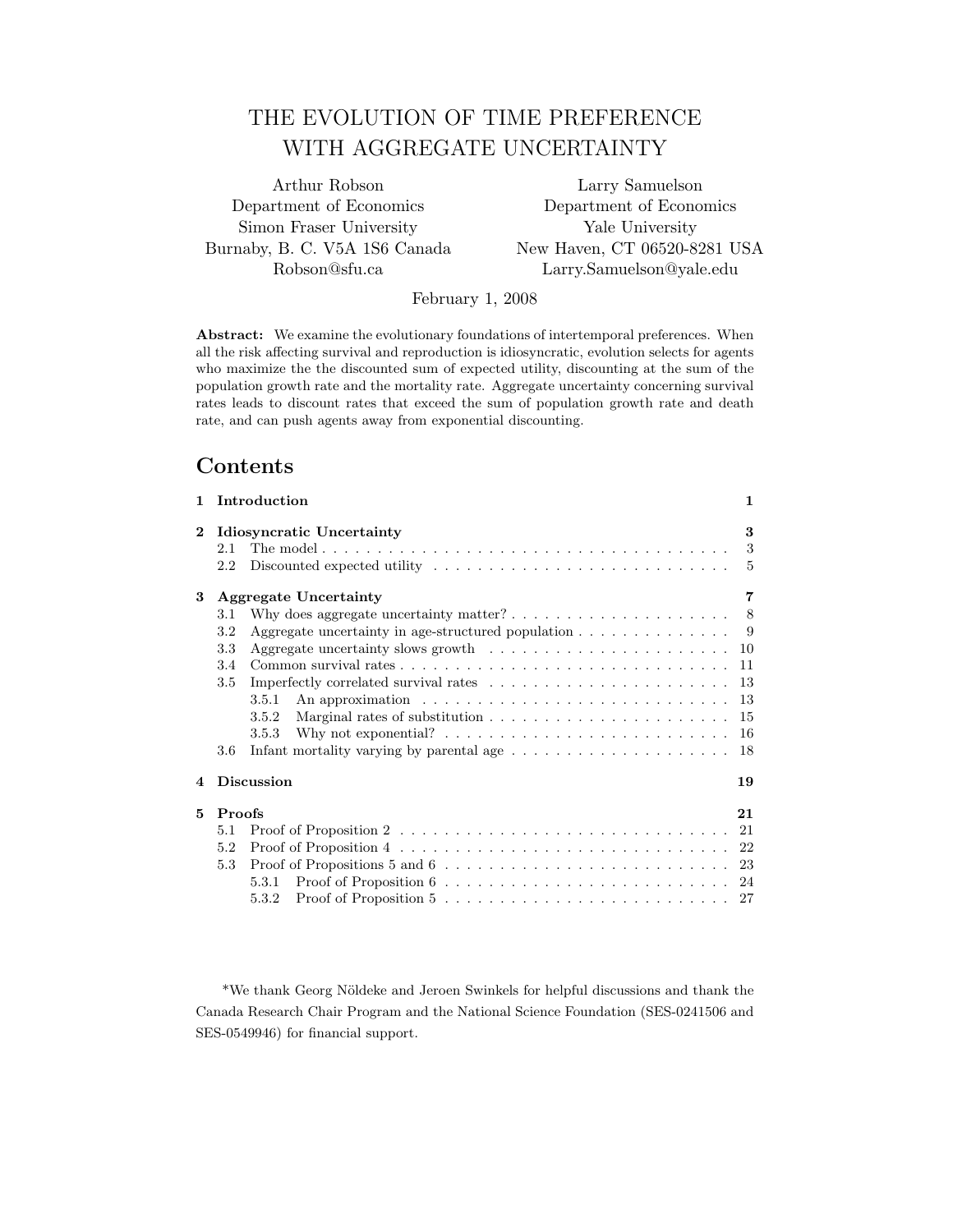## THE EVOLUTION OF TIME PREFERENCE WITH AGGREGATE UNCERTAINTY

## 1 Introduction

How much do people discount the future? How does their discounting change as they consider events further in the future?<sup>1</sup> Perhaps more fundamentally, why do people discount at all?

Fisher's [4, pp. 84–85] pioneering study of intertemporal tradeoffs called attention to one reason future rewards are discounted—an intervening death may prevent us from realizing such rewards. This reason has played a recurring role in discussions of discounting (e.g., Yaari [24]). Hansson and Stuart [9] and Rogers [18] argue that evolution should select in favor of people whose discounting reflects the growth rate of the population with whom they are competing (see also Robson and Szentes [17]). Putting these ideas together leads to models in which people discount at the sum of the population growth rate and mortality rate.

One difficulty with this argument is that the numbers don't obviously match. Studies of contemporary subject rates of time preference yield estimates as high as twelve to twenty percent per year (Lawrance [11]). Using data from contemporary hunter-gatherers, Gurven and Kaplan [8] estimate that annual mortality rates during our evolutionary history ranged from one percent for ten-year-olds to four percent for sixty-year-olds, while the average population growth rate over this two-million year period was approximately zero. A second cause for concern is the growing evidence that intertemporal preferences exhibit a present bias not captured by the exponential discounting of standard models.

This paper re-examines the foundations of intertemporal preferences. Like Hansson and Stuart [9] and Rogers [18], we view peoples' preferences as having been shaped by biological evolution. We consider the evolution of intertemporal preferences in age-structured populations, i.e., populations in which each individual can reproduce at different ages, focussing on the simplest question of how people discount future reproduction. When all the risk affecting survival and reproduction is idiosyncratic, we find the standard result that there is a close connection between the evolutionary criterion for success and the simplest criterion for intertemporal choice—the discounted

<sup>1</sup>Recent policy discussions, especially those regarding global warming, have focussed attention on the first question (e.g., Nordhaus [15]), while recent work in behavioral economics has directed attention to the latter (Frederick, Loewenstein and O'Donoghue [5]).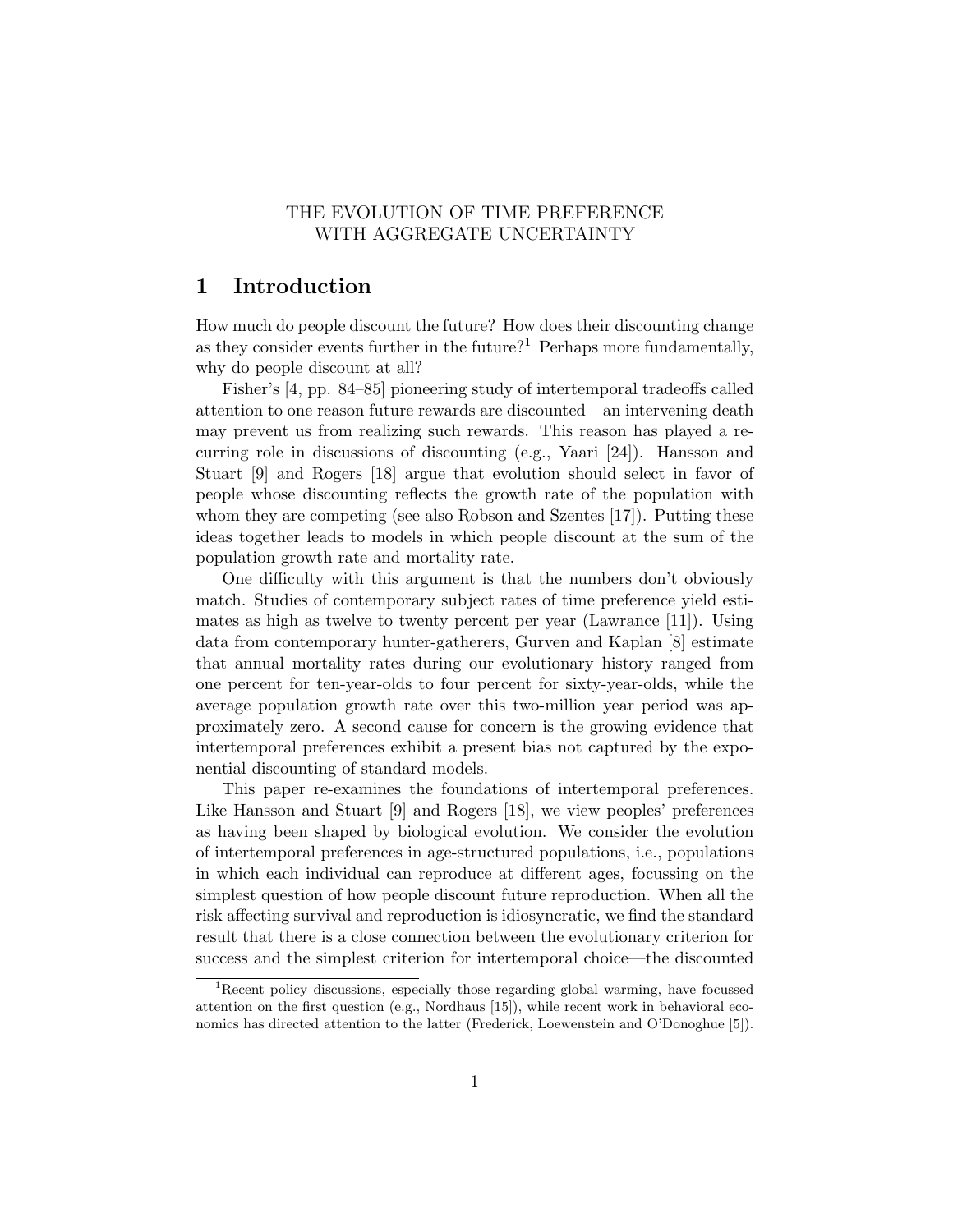sum of expected utility. This result in turn generates the anticipated rate of discount, namely the sum of the population growth rate and the mortality rate.

Our contribution derives from the observation that the risks in our evolutionary environment are unlikely to have been purely idiosyncratic. Fluctuations in the weather, abundant predators, epidemics, and failures of food sources are all bound to have a common effect on death rates. Such aggregate uncertainty breaks the connection between discounting and the sum of the growth and death rates. We first show that aggregate uncertainty "generically" lowers the growth rate below that arising with comparable idiosyncratic uncertainty.<sup>2</sup> In addition, if the environmental fluctuations have a uniform effect on people of different ages, then future reproduction is discounted at a rate exceeding the population growth rate plus the expected mortality rate—aggregate risk may lie behind the gap between discount rates and growth and mortality rates.<sup>3</sup>

What if the effects of aggregate uncertainty differ across ages? We find that discount rates need no longer be constant, and we present natural (but by no means universal) conditions under which the rate of discount falls as a function of age. This "present bias" in discounting is reminiscent of the present bias that has played a central role in behavioral economics. However, the discount rates that emerge from our model are tied to age rather than time, precluding preference reversals.<sup>4</sup>

Section 2 introduces the mechanics of age-structured populations for the simpler case of an environment with only idiosyncratic uncertainty. Section 3 examines aggregate uncertainty. Section 4 discusses some of the many features that are left out of our analysis. Proofs not contained in the body of the paper are collected in Section 5.

<sup>2</sup>See Robson [16] for an analogous result for populations without an age structure.

<sup>&</sup>lt;sup>3</sup>Section 3.4 explains how this model formalizes and generalizes the "sawtooth" explanation sometimes advanced to reconcile an average growth rate near zero in our evolutionary past with the higher growth rates often seen in contemporary hunter-gatherers. This sawtooth model couples long periods of sustained growth with rare, rapid and evolutionarilyneutral population collapses.

<sup>4</sup>Dasgupta and Maskin [3] and Sozou [20] also present evolutionary foundations for presently-biased preferences, including in Dasgupta and Maskin's case the possibility of preference reversals. We discuss these papers in Section 4.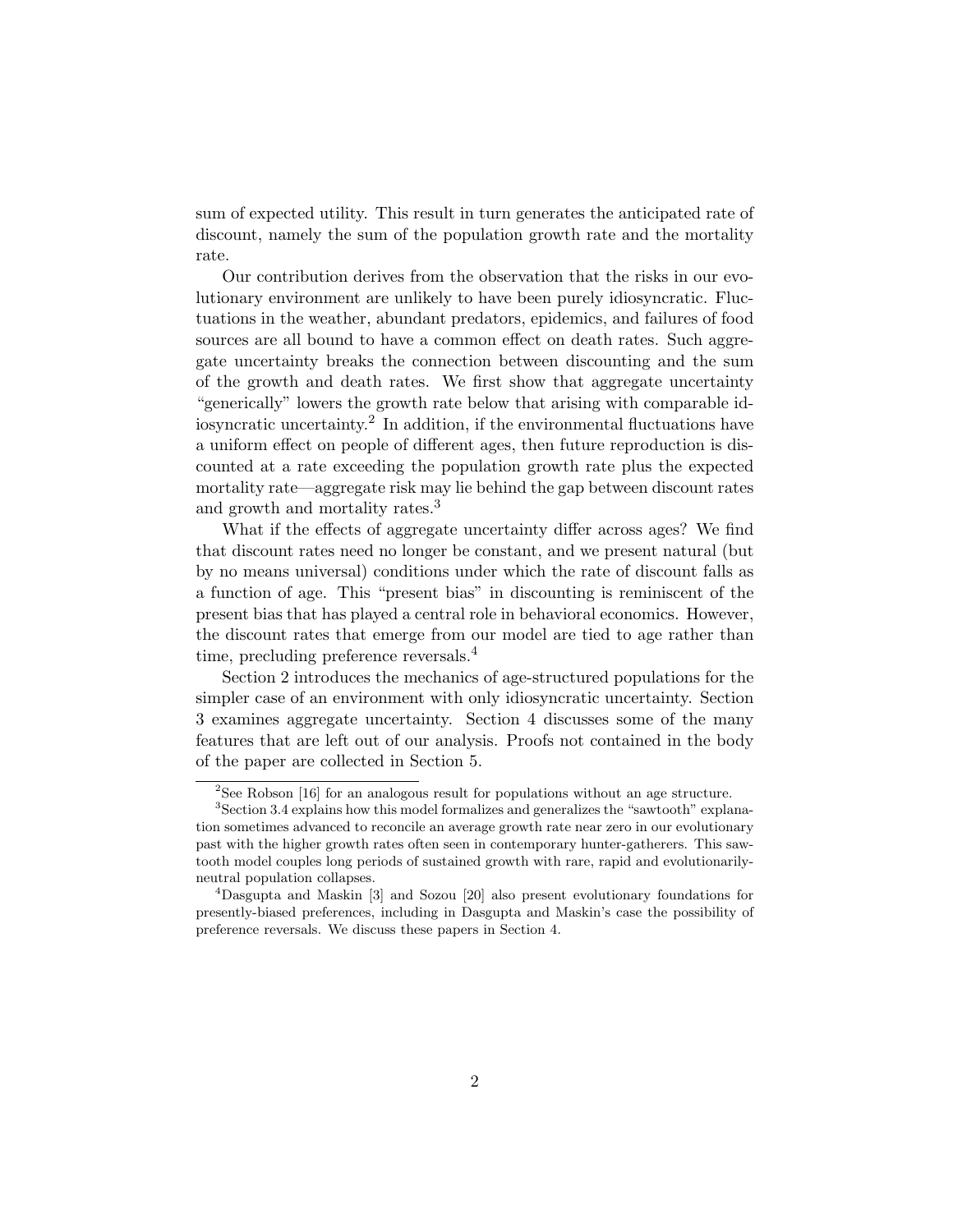## 2 Idiosyncratic Uncertainty

It is helpful to first consider the more straightforward case of idiosyncratic uncertainty, drawing on Charlesworth [1] and Houston and McNamara [10].

## 2.1 The model

Time is discrete, given by  $t = 0, 1, \ldots$  We take a census of a population at the start of each period t, letting  $N_{\tau}(t)$  be the number of agents then of age  $\tau \in \{1, 2, \ldots, T\}.$ 

The first event in period t is that each agent of age  $\tau \in \{1, 2, ..., T\}$ has offspring, with  $x<sub>\tau</sub>$  denoting the expected number of offspring born to an age- $\tau$  parent. Each agent of each age  $\tau \in \{0, \ldots, T-1\}$  then either dies or survives, with  $S$  the probability of survival. Agents of age  $T$  disappear from our system. This may reflect either death or a continuing life without reproduction, essentially equivalent fates from a biological point of view.<sup>5</sup> All surviving agents younger than  $T$  enter the next period one year older. This brings us to the beginning of period  $t + 1$ , where we take the next census, finding  $N_{\tau}(t + 1)$  agents of age  $\tau \in \{1, 2, ..., T\}$ , and begin the process anew with the next round of births.

Section 4 briefly discusses generalizations to the more realistic case of age-dependent mean death rates. In the meantime, taking death rates to be constant allows us to isolate other factors that may lie behind varying discount rates. Depending on the magnitude of the survival rate  $S$ , the population may be exploding or shrinking to oblivion. None of the subsequent analysis would be affected if the survival rate were modeled as reflecting an environmental carrying capacity, as long as our  $S$  is then interpreted as the endogenously-determined zero-population-growth steady-state survival rate.

A reproduction profile in this environment is a T-tuple  $\{x_{\tau}, \tau \in \{1, 2, \ldots, T\}\}.$ This profile is heritable. Our interest centers on which such profiles will be selected by evolution. In particular, we will ask how evolution induces people to trade off  $x_{\tau}$  and  $x_{\tau'}$ , effectively revealing the discounting that evolution builds into preferences.

We are ultimately interested in people's preferences over the wide variety of things they consume, rather than simply reproduction. We view the

<sup>&</sup>lt;sup>5</sup>Continued life without reproduction scales up the population but does not affect its growth rate. A mutation that increased one of  $\{x_1, \ldots, x_T\}$  by even a very small amount, while sacrificing all survival beyond age  $T$ , would increase the growth rate and hence would be evolutionarily favored.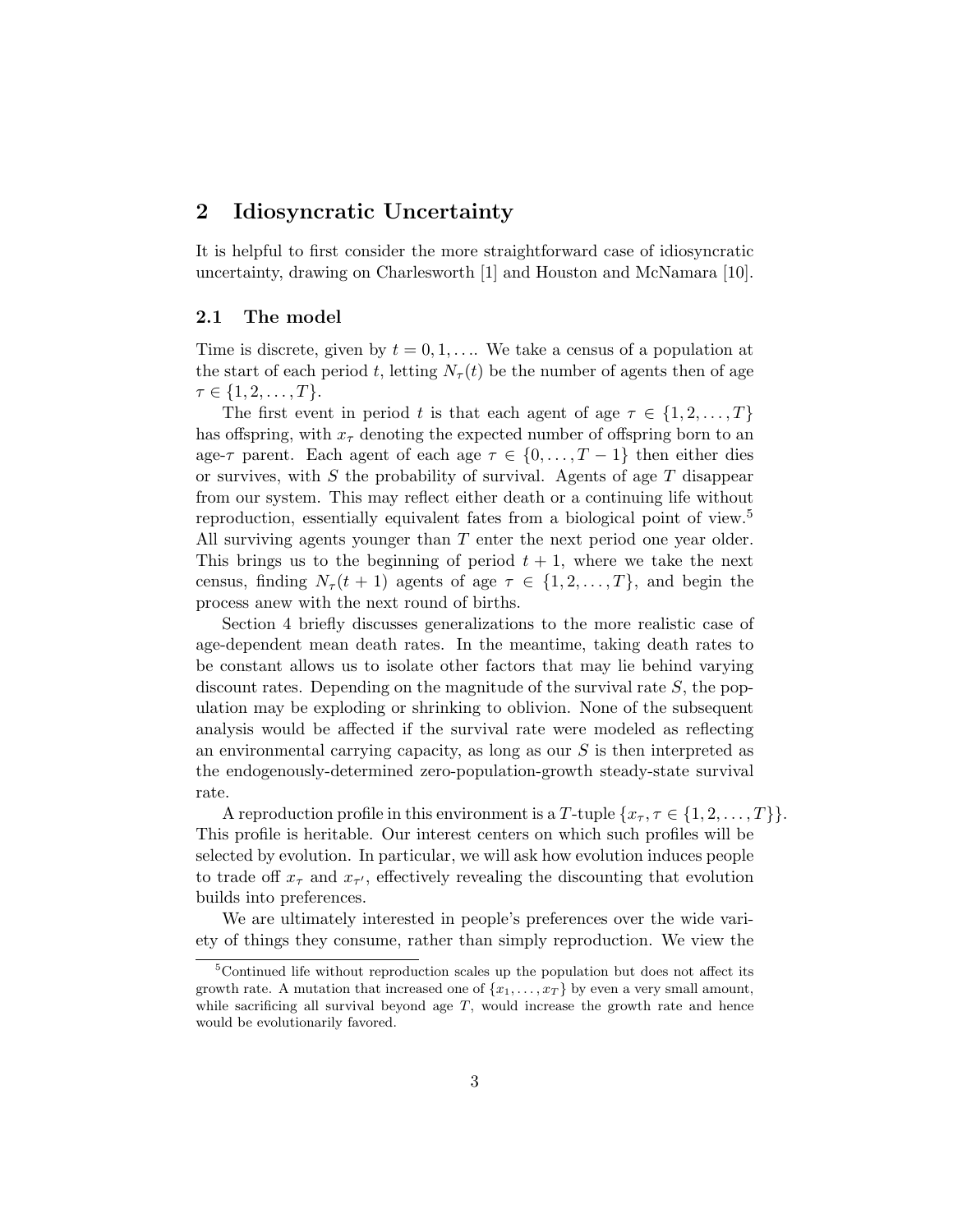fertility  $x<sub>\tau</sub>$  as being a function of consumption of food, shelter, status, and a host of other economic goods, with intertemporal preferences over these goods induced by their implications for reproduction. We do not assert that people explicitly consider the reproductive implications of each decision they make. Evolution has instead doubtlessly found it more expedient to simply endow us with preferences over economic goods. But these preferences were originally shaped by the implications of the resulting decisions for reproduction. Identifying intertemporal tradeoffs over the  $x<sub>\tau</sub>$  is thus the first step in understanding discounting.<sup>6</sup>

We also recognize that our modern environment is quite different from that in which we evolved. However, precisely because evolution found it more expedient to simply give us preferences over economic goods rather than make us relentless reproduction calculators, insight into the preferences that shape behavior in our modern world is to be found by examining our evolutionary past.

We follow the standard approach in assuming the population is large, captured formally by viewing the set of agents as a continuum. This allows us to construct a convenient deterministic model of the population. Each agent faces *idiosyncratic* uncertainty, in the sense that the agent may have more or fewer offspring in a given period and may or may not survive until the next, but the average number of offspring born to agents of age  $\tau$  can be taken to be precisely  $x<sub>\tau</sub>$  and the proportion of survivors can be taken to be precisely  $S<sup>7</sup>$ 

<sup>&</sup>lt;sup>6</sup>To be more precise, if fertility  $x_{\tau}$  were a function  $f_{\tau}$  of consumption at date  $\tau$ , then attitudes to intertemporal inequality in consumption would be affected by the properties of  $f_{\tau}$  (its concavity, for example) as well as the way in which the  $x_{\tau}$  combined to yield a growth rate. Since the first effect is relatively familiar, we concentrate here on the derivation of the growth rate criterion from the  $x_{\tau}$ .

<sup>&</sup>lt;sup>7</sup>Intuitively, each agent of age  $\tau$  takes an independent (across agents and across periods) draw from an offspring lottery with mean  $x<sub>\tau</sub>$ , determining the agent's number of offspring, and from a survival lottery that yields survival with probability S and death with probability  $1 - S$ . The law of large numbers then ensures that realized and expected numbers of offspring, as well as realized and expected numbers of total surviving agents, coincide. More precisely, it is well known that one cannot appeal to such a law-of-largenumbers result with a continuum of random variables (cf. Al-Najjar [14]). In our case, as in many applications, independence is not necessary, allowing one to construct explicit probability spaces yielding random variables with the properties that are important for our results.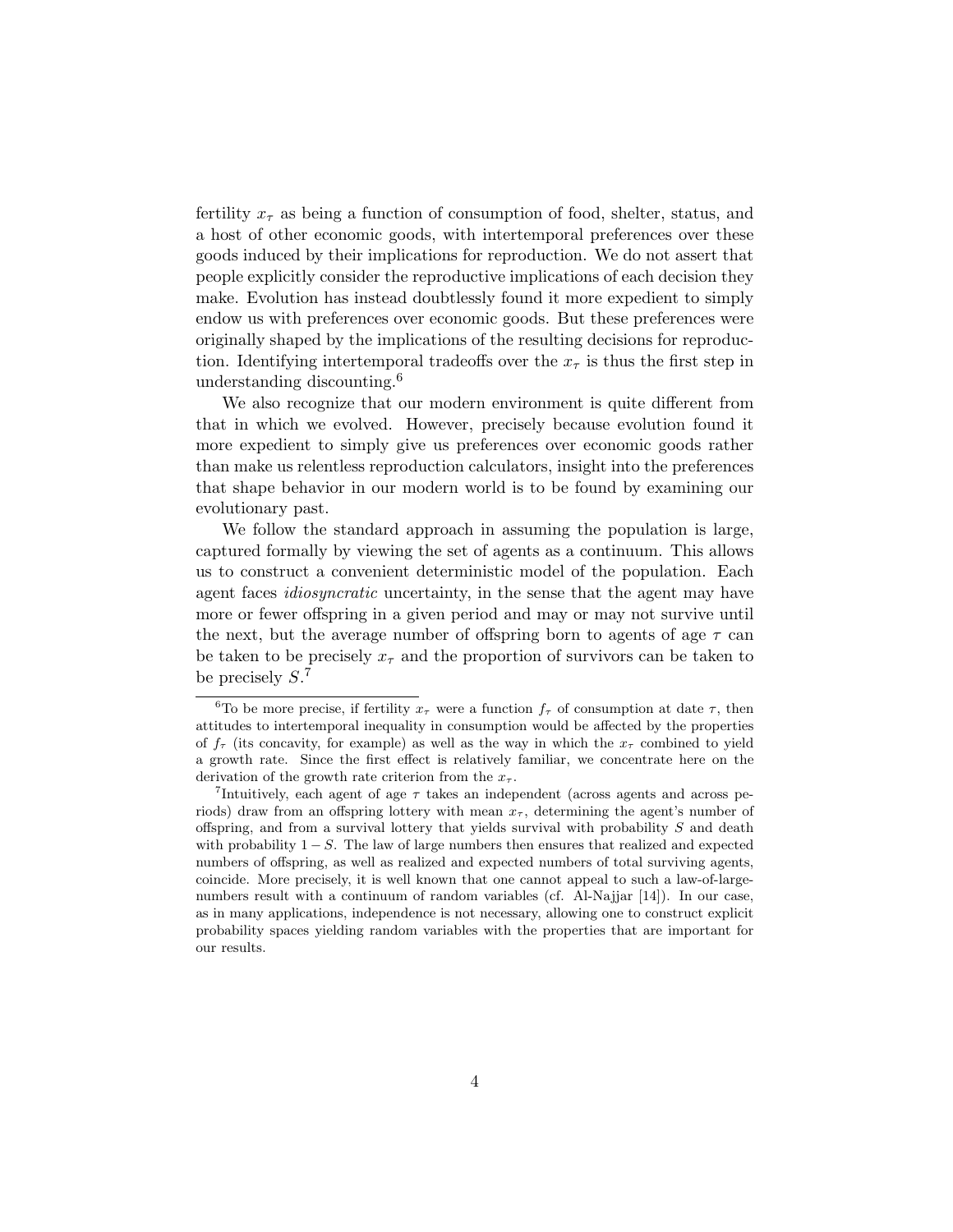The population evolves according to

$$
[N_{1}(t+1),...,N_{T}(t+1)] = [N_{1}(t),...,N_{T}(t)] \begin{bmatrix} Sx_{1} & S & 0 & \dots & 0 \\ Sx_{2} & 0 & S & \dots & 0 \\ \vdots & \vdots & \vdots & \vdots & \vdots \\ Sx_{T-1} & 0 & 0 & \dots & S \\ Sx_{T} & 0 & 0 & \dots & 0 \end{bmatrix}
$$
  

$$
\equiv N'(t)X,
$$
 (2)

where  $'$  denotes transpose. The transition matrix  $X$  is the Leslie matrix (Leslie  $[12, 13]$ ). The population at time t is given by

$$
N'(t) = N'(0)X^t,
$$

The fate of the population thus hinges on the properties of  $X<sup>t</sup>$ . We assume that the Leslie matrix X is primitive, in that there exists some  $k > 0$  for which  $X^k$  is strictly positive.<sup>8</sup> This allows us to bring standard results in matrix theory to bear in examining  $X^t$ .

### 2.2 Discounted expected utility

The Perron-Frobenius theorem (Seneta [19, Theorem 1.1]) implies that the Leslie matrix has a "dominant" eigenvalue  $\phi$  that is real, positive, of multiplicity one, and that strictly exceeds the modulus of all other eigenvalues. This eigenvalue is the population growth factor, and its log is the corresponding growth rate, in that (Seneta [19, Theorem 1.2])

$$
\lim_{t \to \infty} \frac{X^t}{\phi^t} = vu' \quad \text{and hence} \quad \lim_{t \to \infty} \frac{N'(t)}{\phi^t} = N'(0)v u',
$$

where the vectors u and v are the strictly positive left  $(u'X = \phi u')$  and right  $(Xv = \phi v)$  eigenvectors associated with  $\phi$ , normalized so that  $u'v = 1$  and  $\sum_{\tau=1}^T u_{\tau} = 1$ . Regardless of the initial condition  $N'(0)$ , the proportion of the population of each age  $\tau$  approaches  $u_{\tau}$ . The vector u thus describes the limiting age distribution of the population. The vector  $v$  then gives the

<sup>&</sup>lt;sup>8</sup>A sufficient condition for this is that there exist two relatively prime ages  $\tau$  and  $\tau'$  for which  $x_{\tau}$  and  $x_{\tau'}$  are both nonzero. It suffices, for example, that  $\tau$  and  $\tau'$  are adjacent. Note that  $x_T > 0$  by assumption, since otherwise agents of age T would be past reproductive age and removed from our consideration.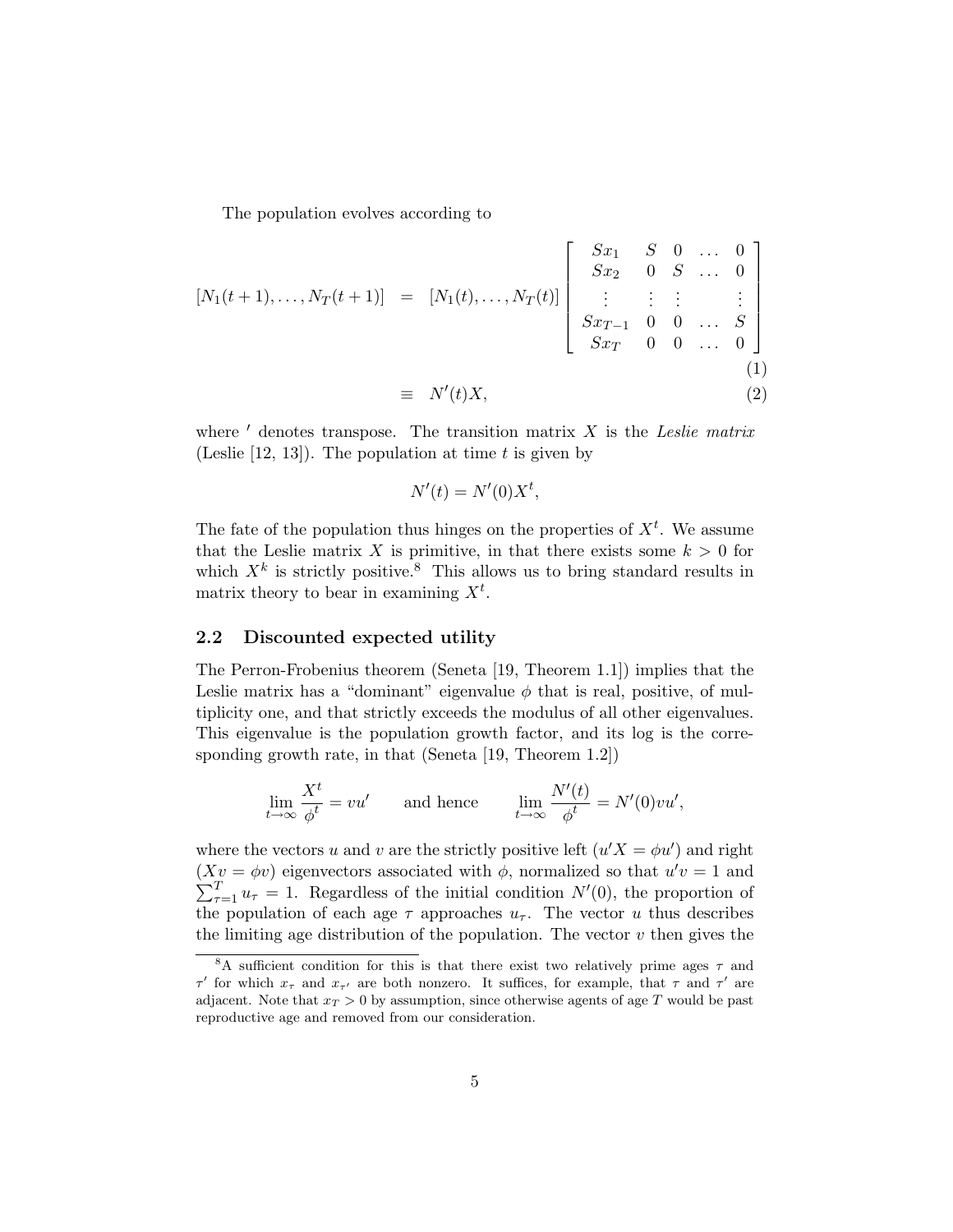"reproductive value" of an individual of each age, or the relative contribution that each such individual makes to the long run population.

The long-run growth rate of the total reproductive value of the population, can be obtained by premultiplying the first equation by the vector  $u'$ , postmultiplying by  $v$  and then taking logs so that

$$
\lim_{t \to \infty} \frac{1}{t} \ln(u'X^t v) = \ln \phi.
$$
\n(3)

Evolution must select for behavior that maximizes the eigenvalue  $\phi$ , or equivalently, that maximizes the long-run growth growth rate  $\ln \phi$ . This eigenvalue solves the characteristic equation<sup>9</sup>

$$
\Phi = x_1 + \frac{x_2}{\Phi} + \frac{x_3}{\Phi^2} + \ldots + \frac{x_T}{\Phi^{T-1}},\tag{4}
$$

where

$$
\Phi=\frac{\phi}{S}.
$$

Evolution would endow an agent with preferences (or more precisely, would endow an agent with behavior consistent with such preferences) whose indifference curves are described by the right side of (4). In particular, choices  $(x_1, \ldots, x_T)$  that preserve the right side of (4) (given  $\Phi$ ) give rise to this same value of  $\Phi$  and hence the same growth rate  $\ln \phi$ , while choices leading to smaller values of the right side lead to smaller growth rates.

We can readily derive marginal rates of substitution from (4) of the form:

$$
\frac{dx_{\tau+1}}{dx_{\tau}} = \Phi.
$$
\n(5)

Marginal rates of substitution between  $x_{\tau+1}$  and  $x_{\tau}$  are thus independent of  $\tau$  and independent of the magnitudes of  $x_{\tau+1}$  and  $x_{\tau}$ . Equivalently, we can capture the preferences represented by (4) in a utility function of the form:

$$
U(x_1, \dots, x_T) = \sum_{\tau=1}^T \Phi^{-(\tau-1)} x_\tau = \sum_{\tau=1}^T e^{-(\ln \phi - \ln S)(\tau - 1)} x_\tau.
$$
 (6)

<sup>9</sup>This is a rearrangement of

$$
\begin{vmatrix} Sx_1 - \phi & S & 0 & \dots & 0 \\ Sx_2 & -\phi & S & \dots & 0 \\ \vdots & \vdots & \vdots & & \vdots \\ Sx_{T-1} & 0 & 0 & \dots & S \\ Sx_T & 0 & 0 & \dots & -\phi \end{vmatrix} = 0.
$$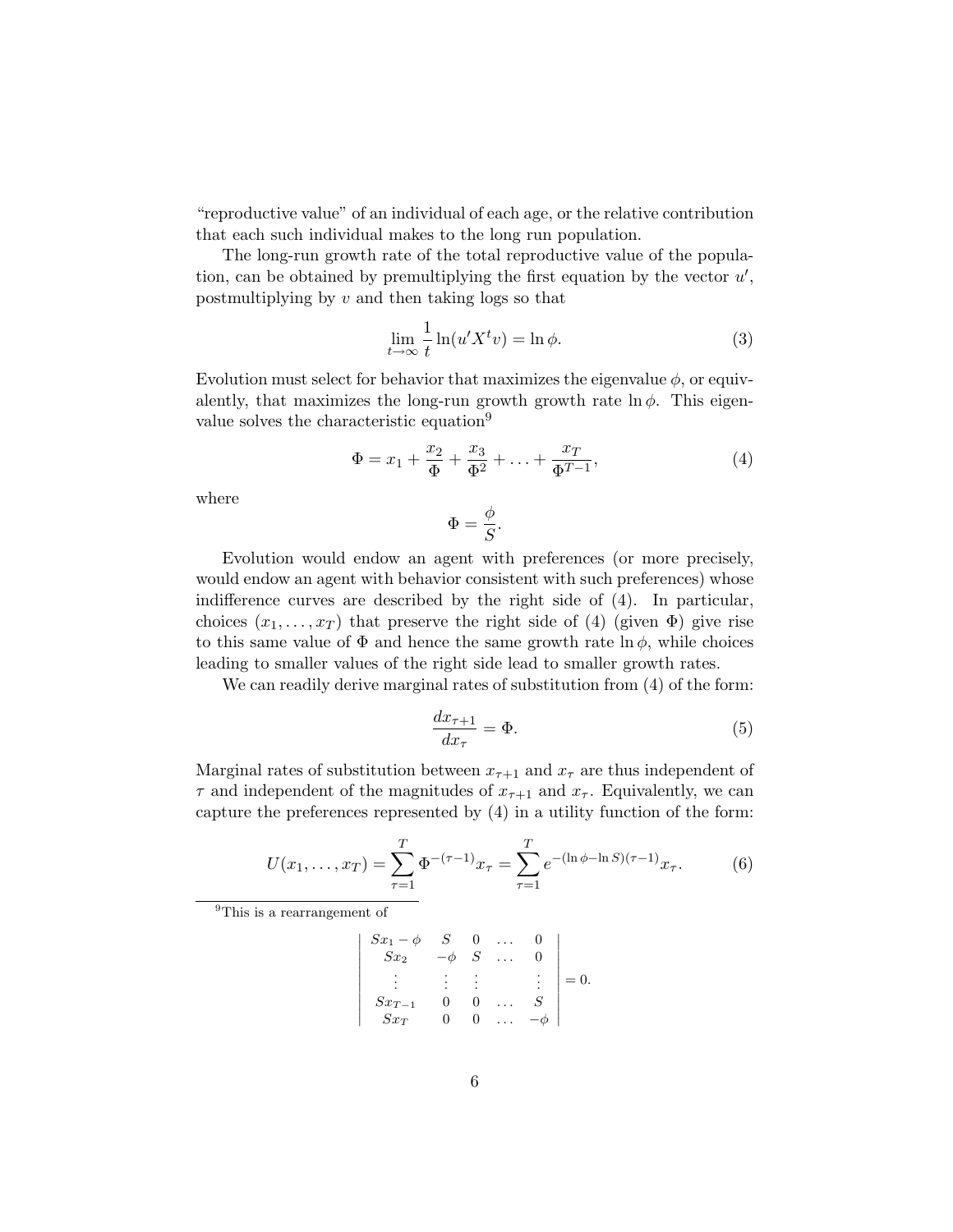The agent thus discounts exponentially at the rate  $\ln \Phi$ , that is, at the sum of the population growth rate  $(\ln \phi)$  and the death rate  $(-\ln S).^{10}$  This exponential discounting has an intuitive interpretation. As one delays a birth, one falls behind the rest of the population at rate  $\ln \Phi$ , since one's death occurs at rate  $-\ln S$  and the rest of the population is growing at rate  $\ln \phi$ . The delay must then be compensated by an increment in births sufficient to balance this loss. At the same time, notice that changes in the death rate will have no effect on the discount rate, since they will be matched by equivalent changes in the population growth rate that preserve their sum.

In the environment described by this simple model, we would observe only one equilibrium profile  $(x_1, \ldots, x_T)$ , from which we could infer marginal rates of substitution and hence discount factors (via  $(4)$  and  $(5)$ ) and conclude that behavior is consistent with the utility function given in (6). To generalize this result, suppose that newborn agents are independently (across time and agents) assigned a feasible set  $X^T \subset \mathbb{R}^T_+$  of possible reproductive profiles. Some agents may find themselves in more favorable circumstances than others, with more favorable prospects for reproduction. We would then observe a potentially vast variety of choices, all consistent with preferences that are again described by  $(4)$ , with  $\Phi$  now being the average population growth rate. We could again infer that marginal rates of substitution are given by (5) and the utility function given by (6).

## 3 Aggregate Uncertainty

We now examine the case of aggregate uncertainty. There are a number of ways such uncertainty might matter, but we focus on the particularly salient possibility that death rates may have a common component across individuals. Perhaps a particularly severe winter or dry summer decreases all survival probabilities, or a good growing season for food or an epidemic among predators increases them. On top of this, we will then also allow these aggregate fluctuations to have varying effects on agents of different ages. An infestation of predators may especially affect younger agents, for example, or an epidemic may disproportionately affect older agents.

<sup>&</sup>lt;sup>10</sup>We can write the survival probability from one period to the next as  $S = e^{-\delta}$ , where  $\delta$  is the continuously compounded death rate, and then take logs to express the death rate as  $\delta = -\ln S$ .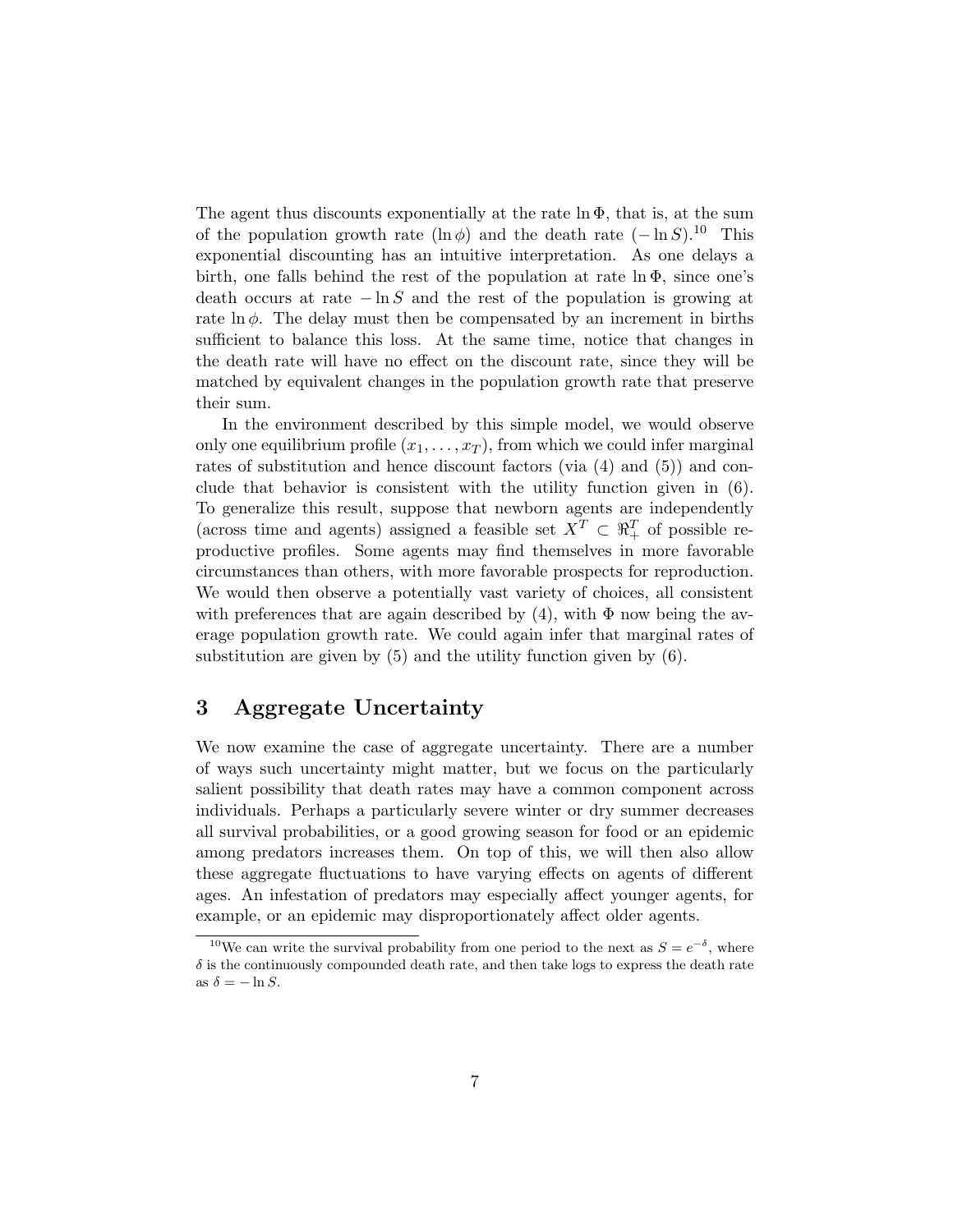### 3.1 Why does aggregate uncertainty matter?

Why does it make a difference whether uncertainty is aggregate or idiosyncratic? It is helpful here to consider the model of Robson [16], in which the population has a trivial age structure. Agents survive from age zero to age one with probability  $S$ . At age one they have x expected offspring and then die. With purely idiosyncratic uncertainty, the population size  $N(t)$  in period  $t$  is given by

$$
N(t) = (Sx)N(t-1) = (Sx)^t N(0).
$$

Hence the growth rate is  $\ln Sx$  (and Sx is the leading eigenvector  $\phi$  of the trivial Leslie matrix  $[Sx]$ ).

Now suppose that instead of a fraction  $S$  of the agents surviving from age zero to age one, an independent random draw in each period determines whether all agents survive or all perish, with the probability of survival being S. This shift from idiosyncratic to aggregate uncertainty leaves expected survival rates untouched but has a profound effect on the population, whose fate is now eventual extinction with probability one.

More generally, suppose that with probability p a fraction  $S_1 > 0$  of the agents survive, while with probability  $1 - p$  fraction  $S_2 > 0$  survive, where  $pS_1 + (1-p)S_2 = S$ . The draws determining the fraction of surviving agents are independent over time. It follows that the population size in period  $t$  is given by

$$
N(t) = (S_1 x)^{n(t)} (S_2 x)^{t - n(t)} N(0),
$$

where  $n(t)$  is the random number of times that the environment is such that fraction  $S_1$  survive. The asymptotic growth rate of the population is then, almost surely,

$$
\lim_{t \to \infty} \frac{1}{t} \ln N(t) = \lim_{t \to \infty} \left( \frac{n(t)}{t} \ln(S_1 x) + \frac{t - n(t)}{t} \ln(S_2 x) + \frac{\ln N(0)}{t} \right)
$$
  
=  $p \ln(S_1 x) + (1 - p) \ln(S_2 x)$   
<  $\ln(Sx)$ .

The growth factor under idiosyncratic uncertainty is the arithmetic mean,  $Sx$ , while the growth factor under comparable aggregate uncertainty is the geometric mean,  $(S_1x)^p(S_2x)^{1-p} < Sx$ . This finding that the growth rate in unstructured populations under aggregate uncertainty falls short of the growth rate in the corresponding mean economy is general, depending on none of the specific structure of this example.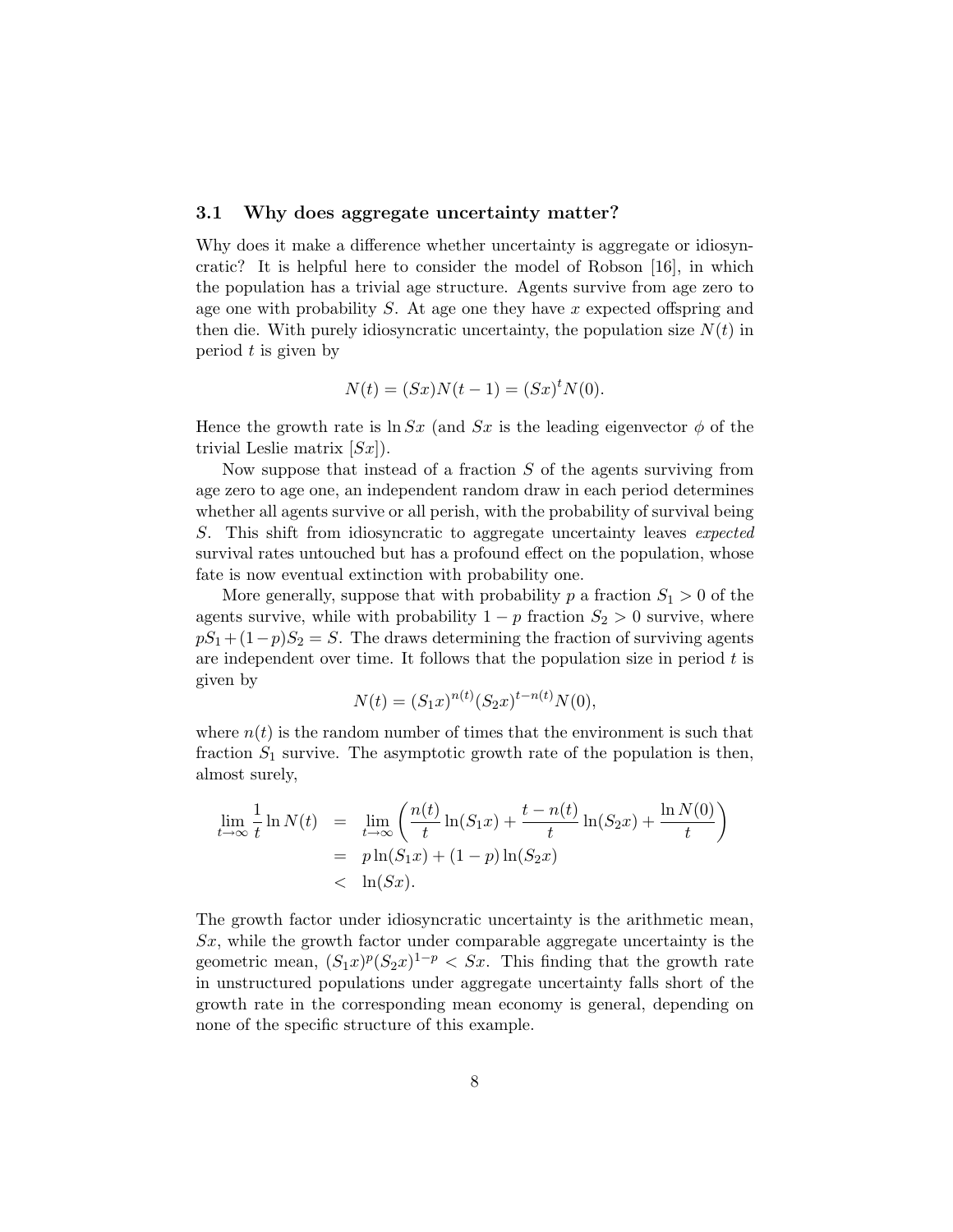## 3.2 Aggregate uncertainty in age-structured population

Our task now is to extend the model of aggregate uncertainty to agestructured populations. Let  $\tilde{S}_{\tau}$  be a random variable giving the probability that an agent of age  $\tau \in \{0, \ldots, T-1\}$  survives until the next period, with mean S. Hence, we think of each agent of age  $\tau \in \{1, \ldots, T-1\}$  as first receiving a common realization  $\tilde{S}_{\tau}$  with support in  $(0, 1]$ , identifying the probability that this agent will survive until the next period, from a distribution with mean S. The agent then takes an idiosyncratic draw from a Bernoulli random variable that gives survival with probability  $\tilde{S}_{\tau}$  and death otherwise. Draws of  $\tilde{S}_{\tau}$  are independent over time.

The *mean Leslie matrix* is given by

$$
X = \begin{bmatrix} Sx_1 & S & 0 & \dots & 0 \\ Sx_2 & 0 & S & \dots & 0 \\ \vdots & \vdots & \vdots & & \vdots \\ Sx_{T-1} & 0 & 0 & \dots & S \\ Sx_T & 0 & 0 & \dots & 0 \end{bmatrix},
$$
(7)

and we continue to let  $\phi$  denote the leading eigenvalue of this matrix, so that  $\ln \phi$  is the population growth rate that would prevail in a population with the same mean behavior but no aggregate uncertainty. The Leslie matrix in period  $t$  is a random variable denoted by

$$
\tilde{X}(t) = \begin{bmatrix} x_1 \tilde{S}_0(t) & \tilde{S}_1(t) & 0 & \dots & 0 \\ x_2 \tilde{S}_0(t) & 0 & \tilde{S}_2(t) & \dots & 0 \\ \vdots & \vdots & \vdots & \vdots & \vdots \\ x_{T-1} \tilde{S}_0(t) & 0 & 0 & \dots & \tilde{S}_{T-1}(t) \\ x_T \tilde{S}_0(t) & 0 & 0 & \dots & 0 \end{bmatrix} .
$$
 (8)

Analogously to (3), we are interested in the growth rate

$$
\lim_{t \to \infty} \frac{1}{t} \ln u' \tilde{X}(1) \dots \tilde{X}(t) v,
$$

where  $u$  and  $v$  are the eigenvectors associated with the mean Leslie matrix X. We can interpret this as the long-run growth rate of total reproductive value, evaluated with the population proportions  $u$  and reproductive values v from the mean Leslie matrix.<sup>11</sup> This is now a product of random matrices. Not only can we not apply the Perron-Frobenius theorem, but it is

<sup>&</sup>lt;sup>11</sup>No difficulty arises out of using the eigenvectors  $u$  and  $v$  from the mean Leslie matrix in forming this measure of the growth rate. Proposition 1 below holds for any norm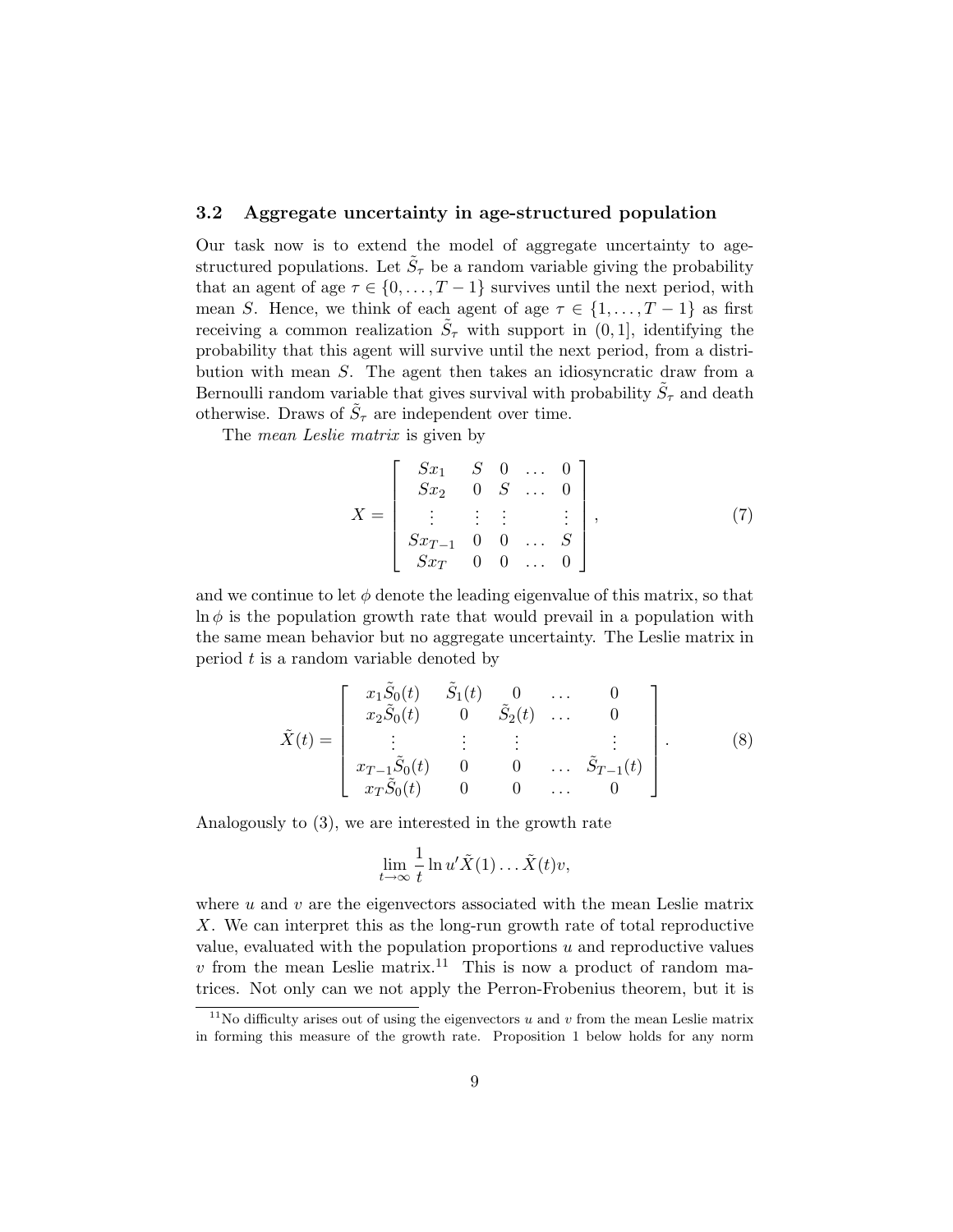no longer obvious that the limit exists. Fortunately, we have the following remarkable result (first established by Furstenberg and Kesten [6, Theorem 2 and extended in Tanny  $[21,$  Theorem  $7.1$ ]):<sup>12</sup>

**Proposition 1** If  $E \ln u' \tilde{X} v < \infty$ , then there exists a finite  $\lambda \in \Re_{++}$  such that, almost surely,

$$
\lim_{t \to \infty} \frac{1}{t} \ln u' \tilde{X}(1) \dots \tilde{X}(t) v = \ln \lambda.
$$

We refer to  $\ln \lambda$  as the growth rate under aggregate uncertainty.

### 3.3 Aggregate uncertainty slows growth

Our first result is a generalization to age-structured populations of the finding that aggregate uncertainty slows the population's growth rate.<sup>13</sup> Section 5.1 proves:

### Proposition 2

 $λ < φ$ .

Hence, aggregate uncertainty can only reduce the growth rate.<sup>14</sup> "Generically," it does so strictly, in the sense that the growth rate is lower under aggregate uncertainty unless all of the possible realized Leslie matrices happen to have the same leading eigenvalue and associated left eigenvector. The following example illustrates this latter possibility.

$$
X_1 = \left[ \begin{array}{cc} 0 & 1 \\ 8 & 0 \end{array} \right] \qquad X_2 = \left[ \begin{array}{cc} 0 & 1 \\ 0 & 0 \end{array} \right] \qquad X = \left[ \begin{array}{cc} 0 & 1 \\ 4 & 0 \end{array} \right].
$$

<sup>14</sup>See Curry [2], Gillespie [7], and Houston and McNamara [10, Chapter 10] (as well as Robson [16]) for similar results for the case of  $T = 1$ .

 $||\tilde{X}(1)... \tilde{X}(t)||$  (indeed for any positive submultiplicative function of  $\tilde{X}(1)... \tilde{X}(t)$ ). We retain our assumption that the mean Leslie matrix  $X$  is primitive. Together with the restriction  $\tilde{S} > 0$  ( the population avoids extinction), this ensures that asymptotically, all elements of  $\tilde{X}(1) \ldots \tilde{X}(t)$  grow at the same rate.

<sup>&</sup>lt;sup>12</sup>Taking each  $\tilde{S}_{\tau} = 1$  gives us an upper bound an  $u' \tilde{X}v$ , ensuring that we satisfy the sufficient condition  $E \ln u' \tilde{X} v < \infty$ .

 $13$ This result depends on the assumption that the idiosyncratic uncertainty is independent across periods. For example, a stochastic environment in which the Leslie matrices  $X_1$  and  $X_2$  alternate gives a higher population growth rate than does the mean Leslie matrix  $X$ , where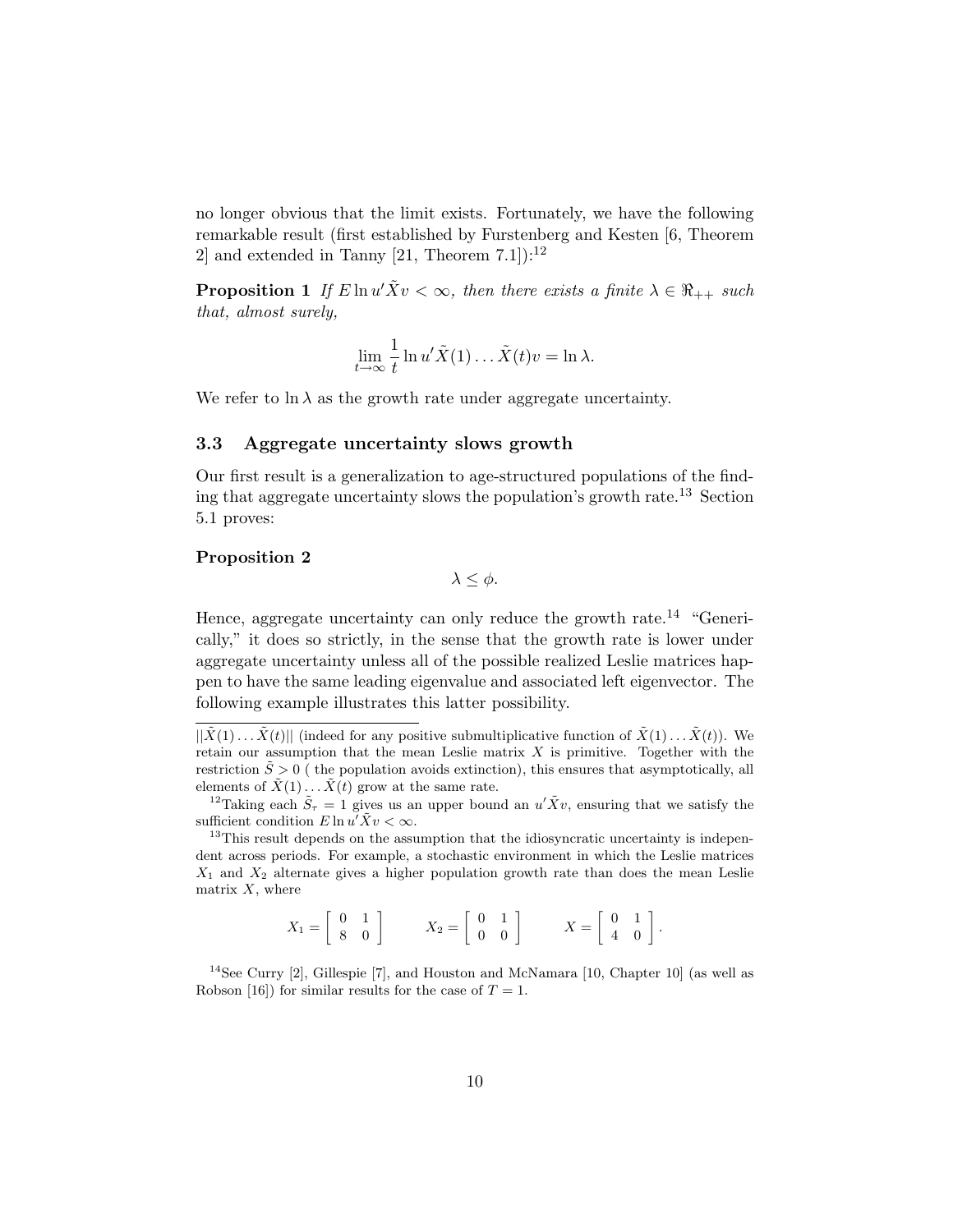**Example 1** Suppose there are two equally likely Leslie matrices,  $X'$  and  $X''$ , with mean matrix X, given by

$$
X' = \begin{bmatrix} x & 0 \\ 0 & 0 \end{bmatrix} \qquad X'' = \begin{bmatrix} 0 & 0 \\ x^2 & 0 \end{bmatrix} \qquad X = \begin{bmatrix} \frac{x}{2} & 1 \\ \frac{x^2}{2} & 0 \end{bmatrix}.
$$

In each period, the realized Leslie matrix is independently drawn to be either  $X'$  or  $X''$ . The mean matrix X has leading eigenvalue x (and hence growth rate  $\ln x$ ), left eigenvector  $u' = \begin{bmatrix} \frac{x}{1+x} & -x \end{bmatrix}$  $\frac{x}{1+x}, \frac{1}{1+x}$  $\frac{1}{1+x}$ , and right eigenvector  $v = \left[\frac{2(1+x)}{3x}\right]$  $\frac{1+x}{3x}, \frac{1+x}{3}$  $\left\lfloor \frac{+x}{3} \right\rfloor$ . The matrices  $X'$  and  $X''$  each have the same leading eigenvalue and left eigenvector. For any t, any product of the form  $u'X(1)X(2)...X(t)v$ , where each  $X(t')$  is either X' or X'', gives the same outcome. As a result, the growth rate without aggregate uncertainty  $(i.e.,$ with  $X(t') = X$  for all t') matches that with aggregate uncertainty.

### 3.4 Common survival rates

Perhaps the most natural case to consider is that in which the aggregate shocks affect the survival rates of all ages equally.

**Proposition 3** Let the random variables  $\tilde{S}_0, \ldots, \tilde{S}_{T-1}$  be identical. Then evolution selects for preferences under which

$$
\frac{dx_{\tau+1}}{dx_{\tau}} = \Phi = \frac{\phi}{S}.\tag{9}
$$

As before,  $\phi$  and S are the leading eigenvalue and mean death rate associated with the mean Leslie matrix  $(7)$ . Comparing with  $(5)$ , we thus see that aggregate uncertainty has no effect on marginal rates of substitution, and hence discounting. At the same time, it decreases the growth rate if the random variables  $\tilde{S}_{\tau}$  are nondegenerate (to  $\ln \lambda < \ln \phi$ ; cf. Proposition 2). Under aggregate uncertainty, the discount rate will thus exceed the sum of the actual growth rate and the mean death rate.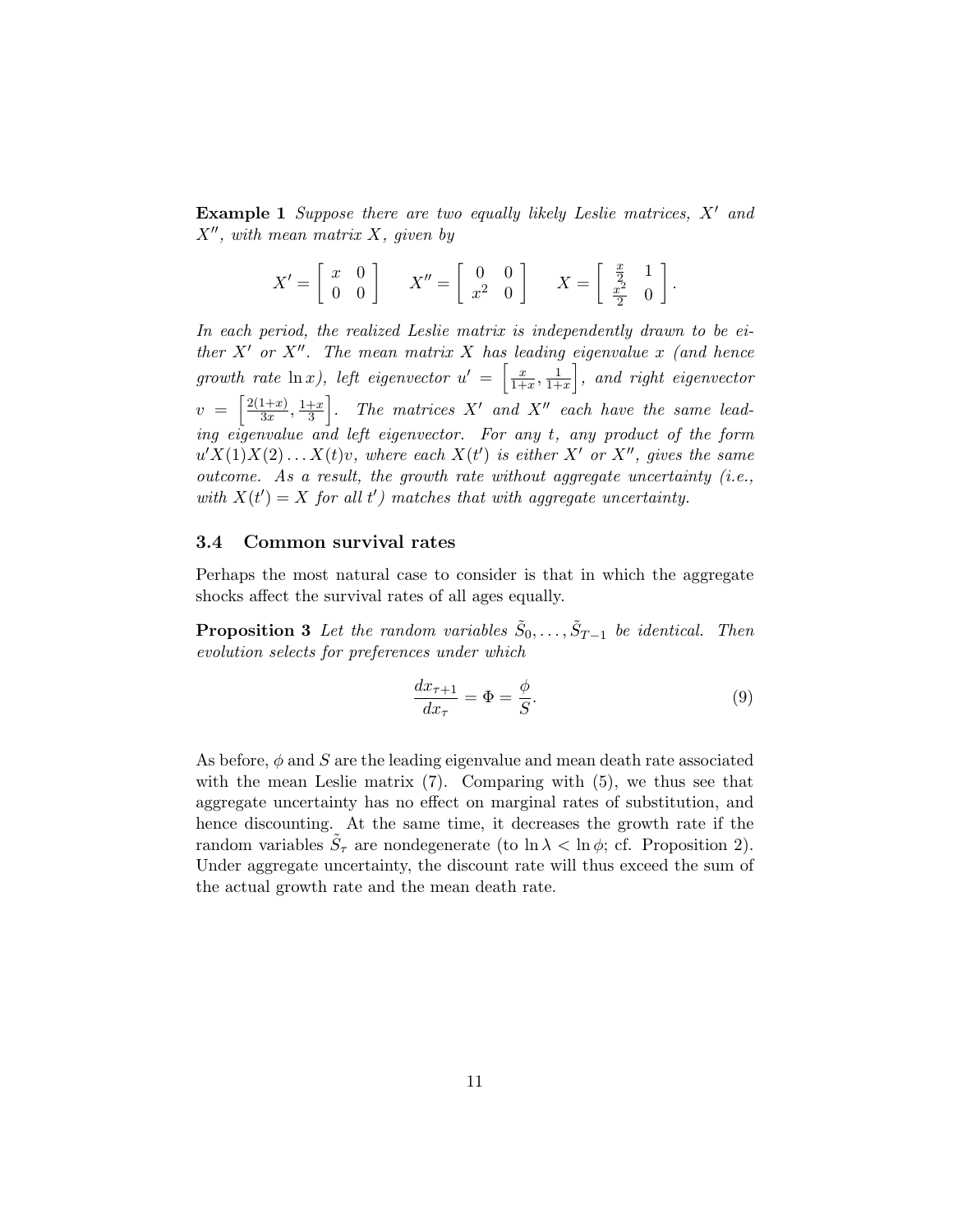**Proof.** Let  $\tilde{S}(t)$  denote the common realization in period t of the random variables  $\tilde{S}_0, \ldots, \tilde{S}_{T-1}$ . Then, almost surely

$$
\ln \lambda = \lim_{t \to \infty} \frac{1}{t} \ln \left( u' \tilde{X}(1) \dots \tilde{X}(t) v \right) = \lim_{t \to \infty} \frac{1}{t} \ln \left( \frac{\tilde{S}(1)}{S} \dots \frac{\tilde{S}(t)}{S} u' X^t v \right)
$$
  

$$
= \ln \phi + \lim_{t \to \infty} \frac{1}{t} \ln \left( \frac{\tilde{S}(1)}{S} \dots \frac{\tilde{S}(t)}{S} \right)
$$
  

$$
= \ln \phi + E \ln \tilde{S} - \ln S
$$
  

$$
< \ln \phi,
$$

where the inequality follows from the fact that  $E\tilde{S} = S$  and hence  $E \ln \tilde{S} <$ ln S. Since the fertilities  $(x_1, \ldots, x_T)$  appear only in ln  $\phi$ , the arguments of Section 2.2 ensure that evolution will select for marginal rates of substitution given by (9).

Intuitively, shocks that are common across ages distort none of the intertemporal trade-offs captured by the marginal rate of substitution. The marginal rate of substitution and hence the discount rate is then fixed at the specification appropriate for the mean Leslie matrix. If the aggregate uncertainty is severe, the growth rate  $\lambda$  may fall well short of  $\phi$ , giving us discounting at a rate significantly exceeding the the sum of the growth rate and the mean death rate. Hence, as long as our ancestral environment featured aggregate uncertainty, there is no puzzle in our having evolved to have discount rates higher than can be justified on the basis of the long-run average population growth rate and mean death rates.

Gurven and Kaplan [8, pp. 346–348] note that contemporary huntergatherer groups often exhibit annual growth rates in excess of two percent, considerably higher than the approximately zero growth rate that prevailed over the vast bulk of our evolutionary history. They suggest two explanations. First, contemporary hunter-gatherers may not reflect our evolutionary past. Second, population dynamics may exhibit a saw-tooth pattern, with intermixed periods of relatively strong growth and occasional and perhaps quite rapid population crashes, and with the former bound to be disproportionately represented among contemporary data. As long as the population crashes are evolutionarily neutral, in that they do not change the population age structure, this argument is formalized and generalized by the model presented in this section. The rare and rapid population crashes could keep long-term growth rates hovering near zero, while the marginal rate of substitution would be adapted to the (possibly much higher) growth rate of the mean Leslie matrix.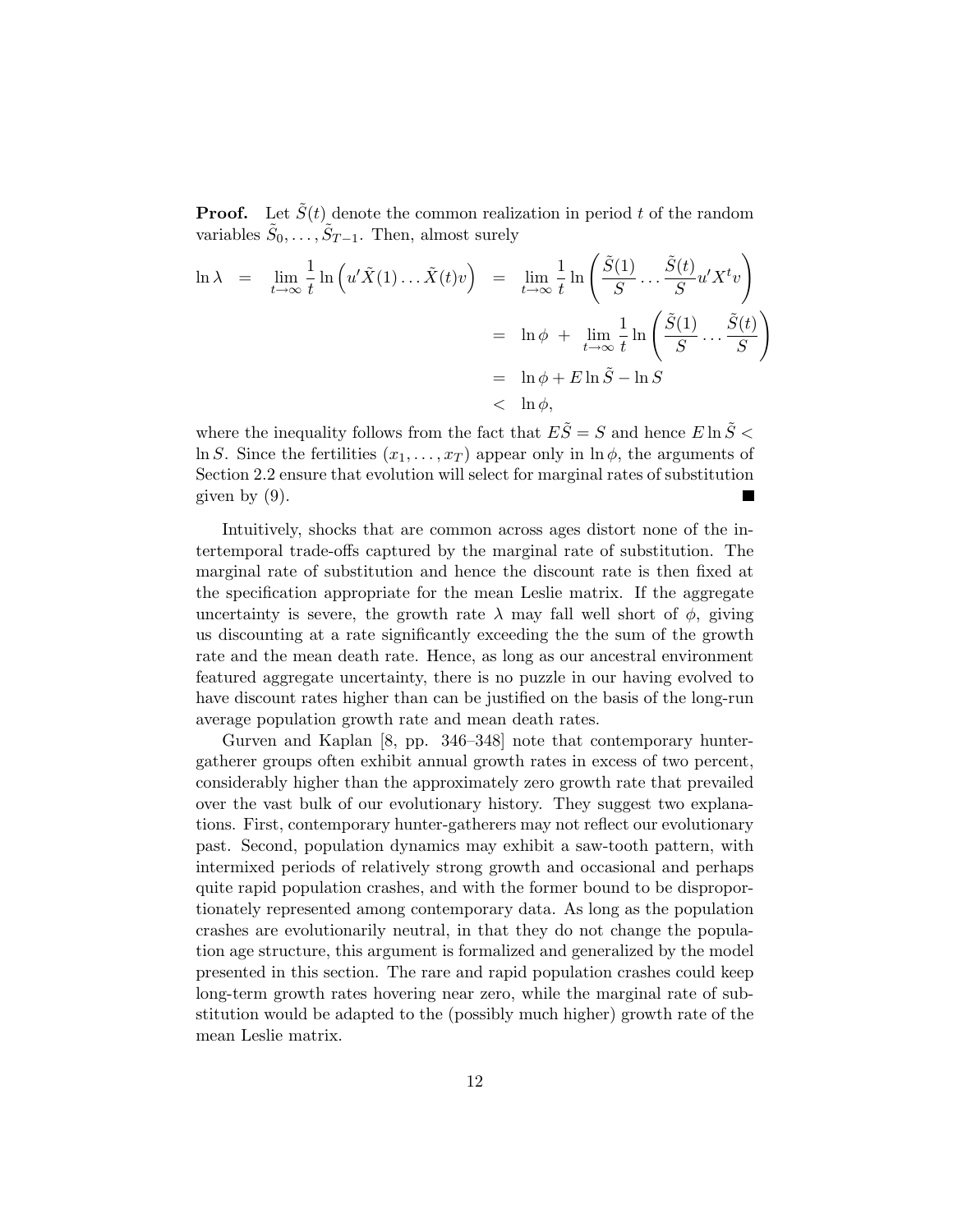## 3.5 Imperfectly correlated survival rates

We now turn to the case in which fluctuations in the aggregate environment have potentially different effects on the survival of different ages. In doing so, our attention turns from the level to the pattern of discounting. Our general finding is that imperfectly correlated survival rates push marginal rates of substitution away from exponential discounting. The nature of the departure from exponential discounting depends on the precise nature of the aggregate uncertainty. We explore here a plausible case that gives rise to a present bias.

We model survival rates as being affected by relatively small age-specific perturbations around a age-independent common shock. This allows environmental fluctuations to have different effects on agents of different ages, while still capturing our intuition that there will be considerable commonality across ages in survival rates. Our focus on small age-specific perturbations also allows us to use a convenient approximation method for the analysis.

As before, a random variable  $\tilde{S}(t)$  is drawn in each period t, identically and independently distributed over time, with mean S. In the proportion  $1 - \epsilon$  of the population, each individual then receives an idiosyncratic draw giving a survival with probability  $\tilde{S}$  and death otherwise. In addition, random variables  $(\hat{S}_0, \ldots, \hat{S}_{T-1})$  are also drawn each period, again identically and independently distributed over time, each with mean 0. For the remaining  $\epsilon$  proportion of the population, each agent of age  $\tau$  then obtains an idiosyncratic draw giving survival with probability  $\tilde{S} + \hat{S}_\tau$  and death otherwise (with  $\tilde{S} + \hat{S}_{\tau}$  having support in  $(0, 1]$ ). The larger is  $\epsilon$ , the greater is the variation across ages in the aggregate death rate. We consider the case of small  $\epsilon$ .

#### 3.5.1 An approximation

To introduce the approximation method with which we work,  $15$  it is useful to return to the case of a trivial age structure presented in Section 3.1. Suppose the survival proportion in period  $t$  is given by

$$
(1 - \epsilon)S + \epsilon \hat{S}(t),\tag{10}
$$

 $15$ Proposition 2 assures us that the limit of the product of random Leslie matrices describing the population exists, but there are no general methods for calculating this limit and characterizing its dependence on the elements of the Leslie matrix or parameters describing the stochastic process.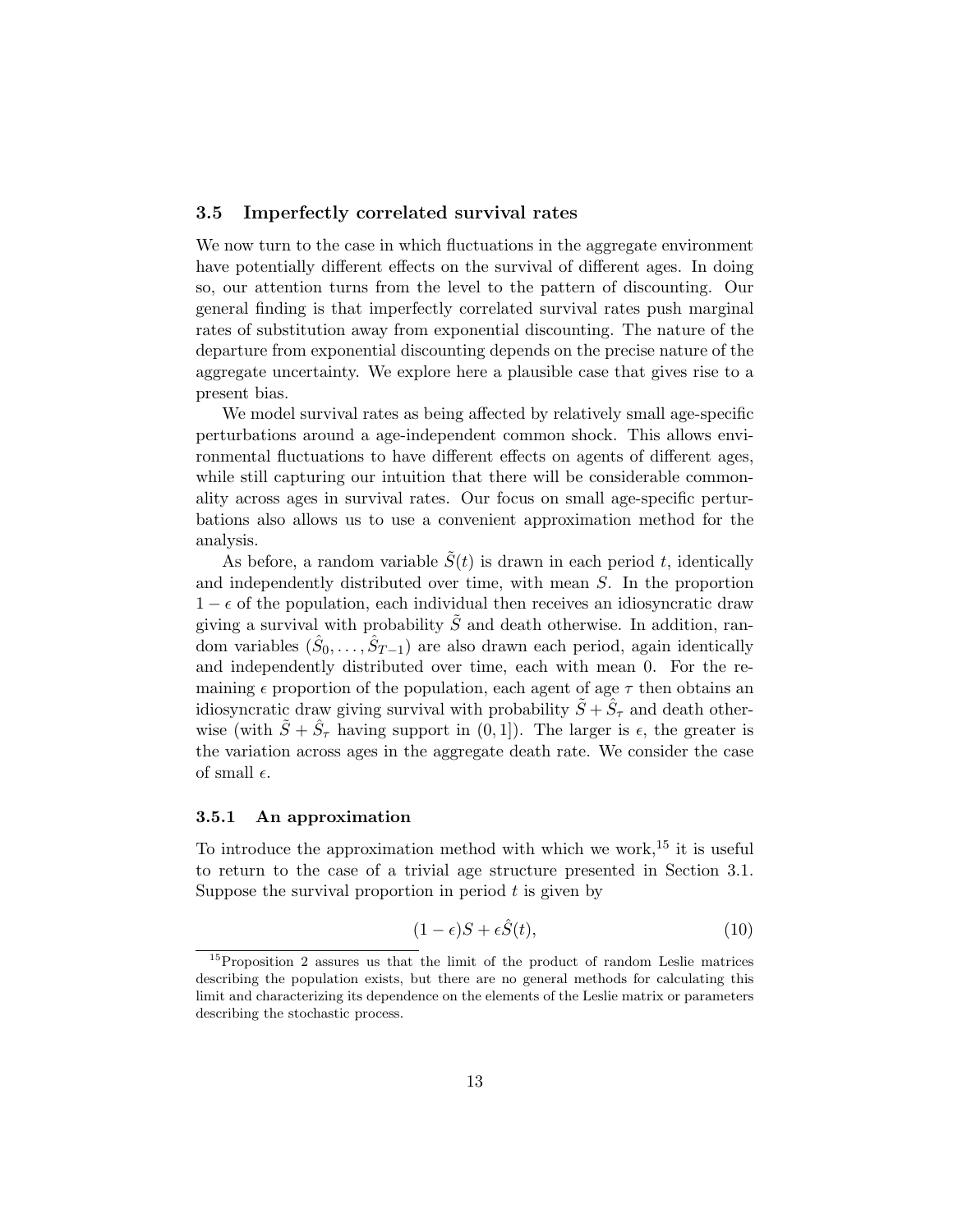where S is the mean survival rate (i.e.,  $\tilde{S}(t)$  is degenerate) and  $\hat{S}(t)$  is a random variable drawn independently across periods and (for the purposes of this example only) equally likely to take the values  $S + \delta$  or  $S - \delta$ . Hence, over the course of many periods, the realized survival proportion will be  $S - \epsilon \delta$  about half the time and  $S + \epsilon \delta$  about half the time. The counterpart of (3) is then

$$
\lim_{t \to \infty} \frac{1}{t} \ln \frac{N(t)}{N(0)} = \frac{1}{2} \ln((S - \epsilon \delta)x) + \frac{1}{2} \ln((S + \epsilon \delta)x). \tag{11}
$$

We can take a Taylor expansion of the right side of (11) around  $\epsilon = 0$  to obtain

$$
\lim_{t \to \infty} \frac{1}{t} \ln \frac{N(t)}{N(0)} = \frac{1}{2} \left( \ln(Sx) - \epsilon \frac{\delta x}{Sx} - \frac{\epsilon^2}{2} \frac{(\delta x)^2}{(Sx)^2} \right) + \frac{1}{2} \left( \ln(Sx) + \epsilon \frac{\delta x}{Sx} - \frac{\epsilon^2}{2} \frac{(\delta x)^2}{(Sx)^2} \right) + O(\epsilon^3)
$$
\n
$$
= \ln \phi - \frac{\epsilon^2}{2\phi^2} x^2 V + O(\epsilon^3), \tag{12}
$$

where  $V = \delta^2$  is the variance of  $\hat{S}(t)$  and hence  $x^2V$  is the variance of the growth factor. The growth rate of the population under aggregate uncertainty thus falls short of the corresponding "idiosyncratic" growth rate  $\ln \phi$ by a term that is proportional to the variance of the aggregate survival factor. Increasing x increases the idiosyncratic growth rate  $\ln \phi$ , but also increases the relevant variance and hence increases the extent to which the actual growth rate falls short of  $\ln \phi$ .

Because the age structure in this example is trivial, we could just as well have worked with an explicit solution such as (11) and avoided the approximation altogether. However, a similar approximation is vital to our consideration of nontrivial age structures.

To examine age-structured populations, we can write the realized Leslie matrix for period  $t$  as

$$
\tilde{Z}(t) = \tilde{X}(t) + \epsilon \tilde{H}(t),\tag{13}
$$

where  $\tilde{X}(t)$  is the commonly perturbed Leslie matrix as in (8), under the assumption that the  $\tilde{S}_{\tau}$  are identical, and  $\tilde{H}(t)$  is the perturbation matrix

$$
\tilde{H}(t) = \begin{bmatrix} x_1 \hat{S}_0(t) & \hat{S}_1(t) & 0 & \dots & 0 \\ x_2 \hat{S}_0(t) & 0 & \hat{S}_2(t) & \dots & 0 \\ \vdots & \vdots & \vdots & \vdots & \vdots \\ x_{T-1} \hat{S}_0(t) & 0 & 0 & \dots & \hat{S}_{T-1}(t) \\ x_T \hat{S}_0(t) & 0 & 0 & \dots & 0 \end{bmatrix}.
$$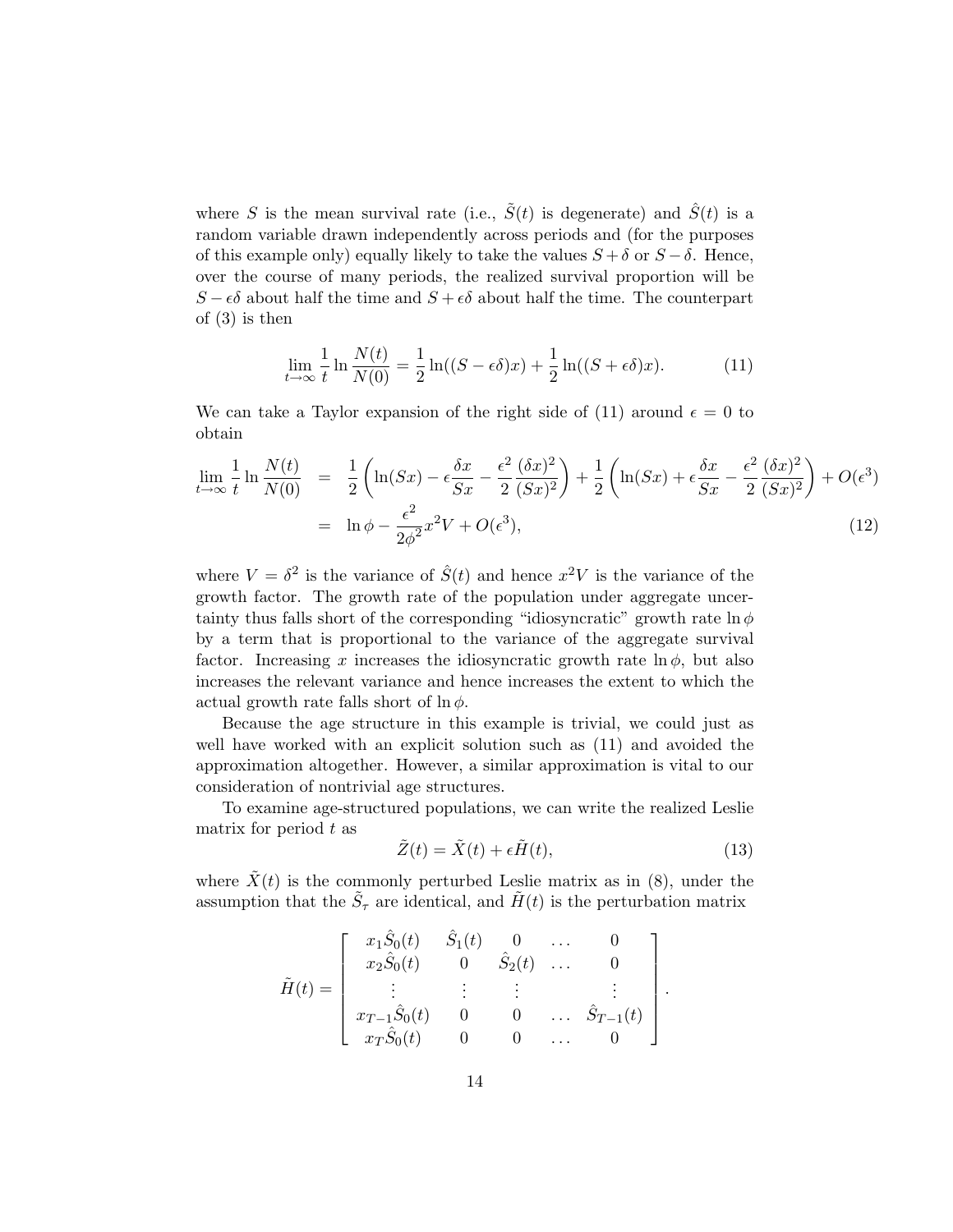Each of the random variables in the matrix  $H(t)$  has a zero mean. We use the following generalization (cf. Tuljapurkar [22, Chapter 12]) of (12) to age-structured populations (with the proof in Section 5):

**Proposition 4** Suppose the matrices  $H(t)$  in (13) are independent across periods and have a zero expected value. Then, almost surely,

$$
\lim_{t \to \infty} \frac{1}{t} \ln u' \tilde{Z}(1) \dots \tilde{Z}(t) v
$$
\n
$$
= \ln \phi + E \ln \tilde{S} - \ln S - \frac{\epsilon^2}{2\phi^2} E \left(\frac{S}{\tilde{S}}\right)^2 E \{ (u' \tilde{H} v)^2 \} + O(\epsilon^3). \quad (14)
$$

The term  $E\{(u'\tilde{H}v)^2\}$  is the variance of the growth factor of total reproductive value, evaluated in the long run using the population proportions  $u$ and reproductive values v derived from the mean Leslie matrix.

Revisiting some previous points, it is immediate that  $E\{(u'\tilde{H}v)^2\} \geq 0$ , and hence that introducing variation in the effects of aggregate uncertainty across ages cannot increase the population growth rate. Independence across the various components of  $\tilde{H}$  is one formulation ensuring that  $E\{(u'\tilde{H}v)^2\} >$ 0 and hence that variation in aggregate uncertainty slows growth. In Example 1, we have  $\tilde{X}(t) = X$  for all t,  $H(t)$  equals either  $X'$  or  $X''$ ,  $\epsilon = 1$ ,  $E \ln \tilde{S} - \ln S = 0$  and  $E\{(u'Hv)^2\} = 0$ .

#### 3.5.2 Marginal rates of substitution

When aggregate effects on survival vary across ages in a symmetric way, marginal rates of substitution fall short of their value without such variance (while still exceeding the sum of the growth rate and the mean mortality rate, if  $\epsilon$  is small) and now also decline over time:

**Proposition 5** Suppose the random variables  $(\hat{S}_0, \ldots \hat{S}_{T-1})$  share common variance V and common covariances C. Then for sufficiently small  $\epsilon$ , the marginal rate of substitution falls short of the value  $\Phi$  it would take aggregate shocks were identical across ages and is decreasing in  $\tau$ , i.e.,

$$
\frac{dx_{\tau+1}}{dx_{\tau}} \le \frac{dx_{\tau+2}}{dx_{\tau+1}} \le \Phi
$$

both strictly so if  $x_{\tau+1} > 0$  and  $C < V$ .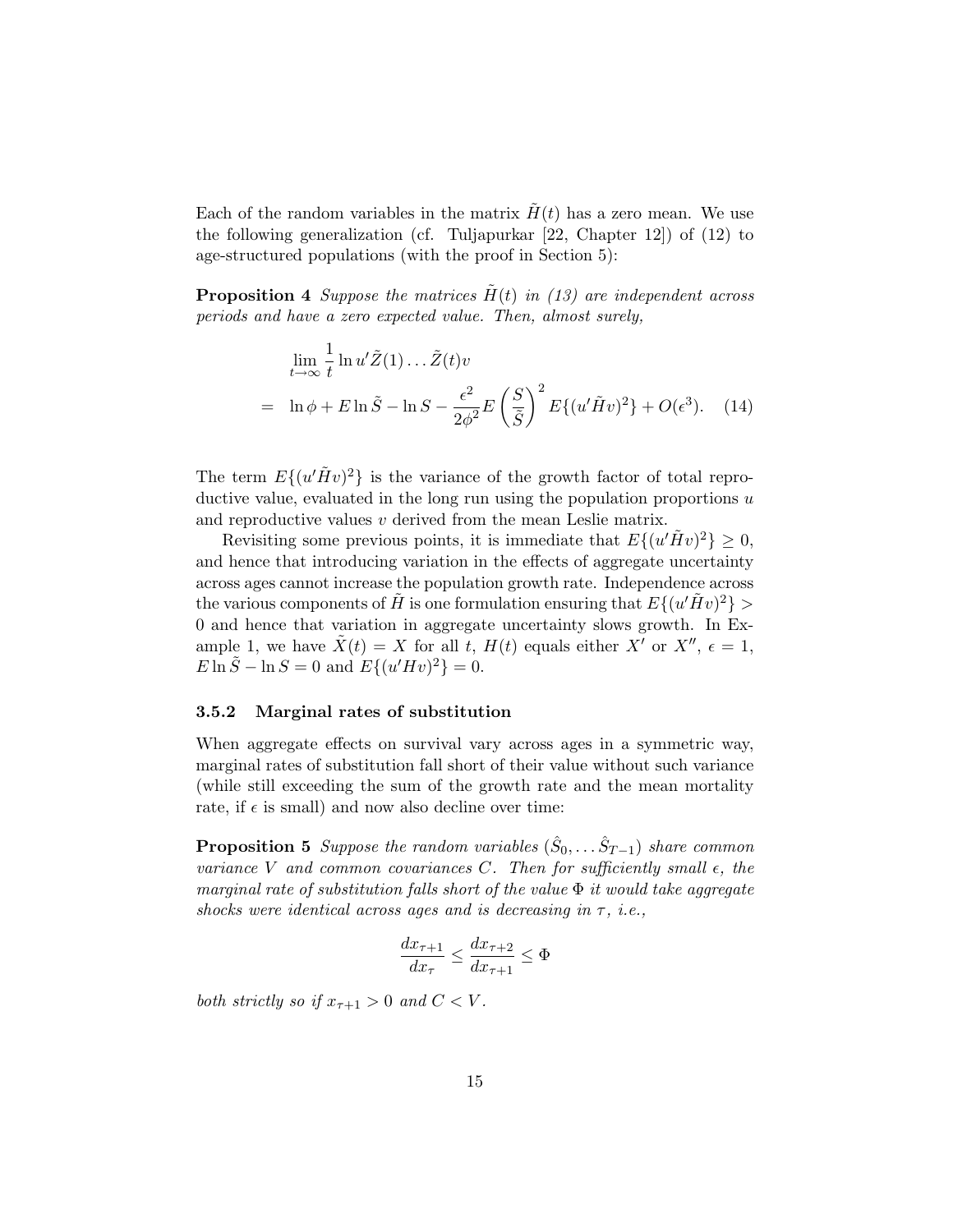The random shocks  $\hat{S}_{\tau}$  to the survival probabilities may range from being independent across agents  $(C = 0)$  to being perfectly correlated  $(C = V)$ (notice that, necessarily,  $C \leq V$ ). As long as the aggregate shocks are not perfectly correlated across ages, marginal rates of substitution are decreasing in  $\tau$ , i.e., intertemporal preferences exhibit a present bias.

The common-variance and common-covariance assumptions are sufficient but not necessary for this result. It is clear that this present bias will continue to obtain as long as the distributions of the various aggregate shocks are not too dissimilar. Indeed, the method of proof can be applied to ascertain the implications of any configuration of distributions, though with possibly much more tedious calculations.

### 3.5.3 Why not exponential?

What lies behind these results? As in the one-dimensional case in (12), the growth rate under aggregate uncertainty is given by the growth rate under certainty minus a term reflecting the variance of the long run growth factor of total reproductive value (cf.  $(14)$ ). The issue then becomes how the variances of the shocks to the survival rates of various ages combine to yield the variance of this growth factor.

To provide the simplest illustration of these complex variance effects, let  $T = 3$  and let  $\tilde{S} = S \in (0,1)$  with probability one, so there is no common component to the aggregate shocks to survival and  $\Phi = \phi/\tilde{S}$ . Assume also that the age-dependent aggregate shocks are contemporaneously independent and share common variances  $V_0 = V_1 = V_2 = V$ . The variance component  $\{(u'\tilde{H}v)\}\$ in (14) is then<sup>16</sup>

$$
u'\tilde{H}v = [u_1, u_2, u_3] \begin{bmatrix} \hat{S}_0x_1 & \hat{S}_1 & 0 \\ \hat{S}_0x_2 & 0 & \hat{S}_2 \\ \hat{S}_0x_2 & 0 & 0 \end{bmatrix} \begin{bmatrix} v_1 \\ v_2 \\ v_3 \end{bmatrix}
$$
  
=  $v_1 \sum_{\tau=1}^3 u_\tau x_\tau \hat{S}_0 + v_2 u_1 \hat{S}_1 + v_3 u_2 \hat{S}_2$   
=  $v_1 u_1 \Phi \hat{S}_0 + v_2 u_1 \hat{S}_1 + v_3 u_2 \hat{S}_2$ 

Squaring and taking the expectation, using the independence of the aggre-

<sup>&</sup>lt;sup>16</sup>The last equality uses (4) and  $u_{\tau} = \Phi u_{\tau+1}$ .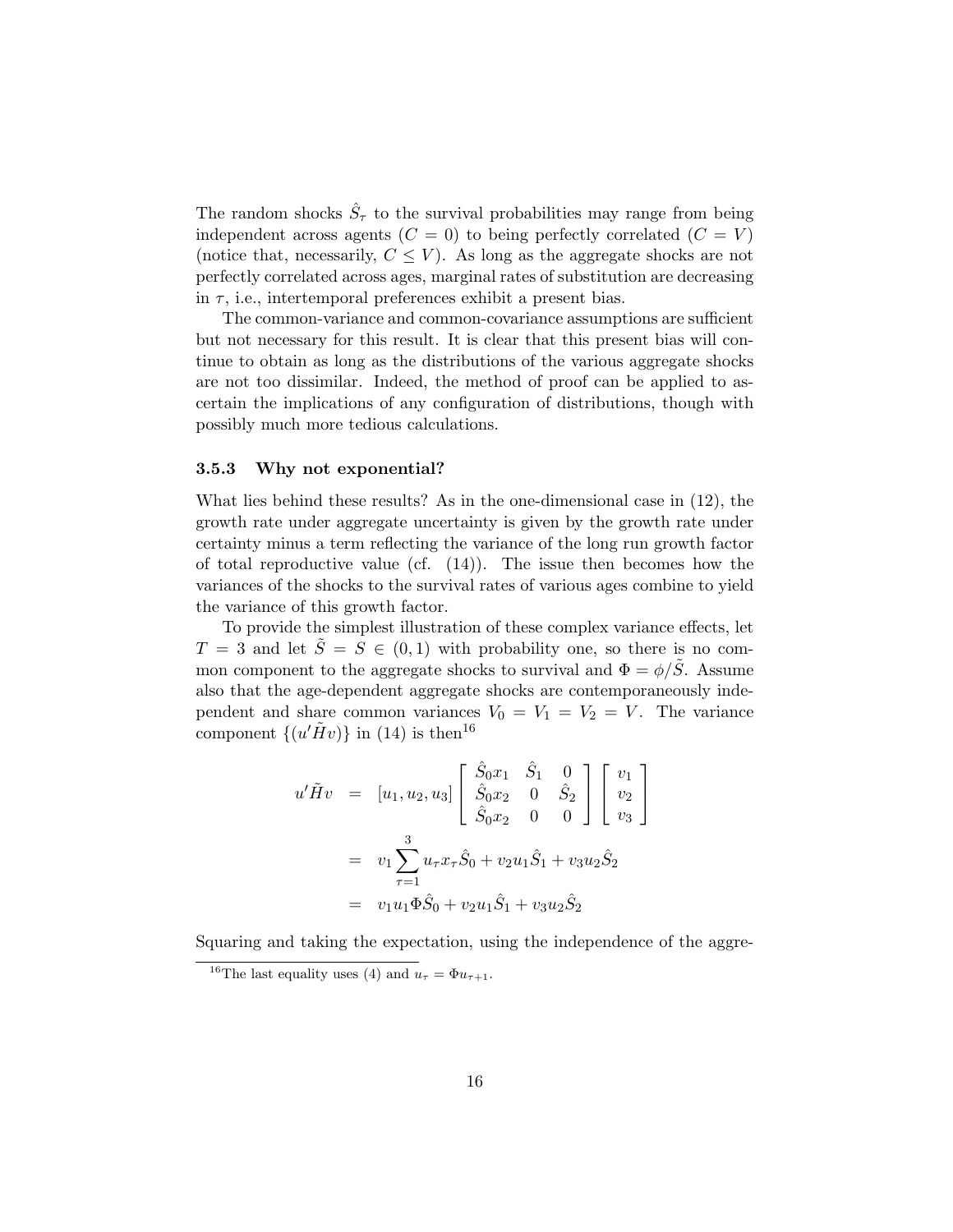gate shocks across ages, we have  $17$ 

$$
E(u'\tilde{H}v)^2 = v_1^2 u_1^2 \Phi^2 V + v_2^2 u_1^2 V + v_3^2 u_2^2 V
$$
  
= 
$$
V u_1^2 \Phi^2 \left[ v_1^2 + \frac{v_2^2}{\Phi^2} + \frac{v_3^2}{\Phi^4} \right]
$$
(15)

If we convert the reproductive values  $v_2$  and  $v_3$  to their age-one equivalents, we find<sup>18</sup>

$$
v_2 = \left(\frac{x_2}{\Phi} + \frac{x_3}{\Phi^2}\right)v_1, \quad v_3 = \frac{x_3}{\Phi}v_1,\tag{16}
$$

so that

$$
E(u'\tilde{H}v)^{2} = Vu_{1}^{2}v_{1}^{2}\Phi^{2}\left[1+\frac{1}{\Phi^{2}}\left(\frac{x_{2}}{\Phi}+\frac{x_{3}}{\Phi^{2}}\right)^{2}+\frac{1}{\Phi^{4}}\left(\frac{x_{3}}{\Phi}\right)^{2}\right].
$$

This expression immediately suggests that we should expect to be pushed away from exponential discounting. We have values of  $x_2$  and  $x_3$  discounted by a variety of powers of  $\phi$  in addition to the exponential discounting appearing in (4). To pursue the details, note that the long run growth rate is given by the expression

$$
\Lambda = \ln \lambda = \ln \phi - \frac{\epsilon^2}{2} E \left( u' \tilde{H} v \right)^2 = \ln \phi - \frac{\epsilon^2 V u_1^2 v_1^2}{2S^2} \left[ 1 + \frac{1}{\Phi^2} \left( \frac{x_2}{\Phi} + \frac{x_3}{\Phi^2} \right)^2 + \frac{1}{\Phi^4} \left( \frac{x_3}{\Phi} \right)^2 \right].
$$

We have a present bias if and only if (letting  $d\Lambda/dx_\tau = \Lambda_\tau$ )

$$
\frac{\Lambda_1}{\Lambda_2} > \frac{\Lambda_2}{\Lambda_3} \quad \text{or} \quad \Lambda_2^2 < \Lambda_1 \Lambda_3.
$$

In order to find complete expressions for these derivatives, we must account for the dependence of the endogenous variables  $\Phi$ ,  $u_1$ , and  $v_1$  on  $x_1$   $x_2$  and x<sub>3</sub>. However, it is only the explicit dependence of  $\Lambda$  on  $x_2$  and  $x_3$  that introduces a distortion away from exponential discounting. In addition, this explicit dependence affects only the term of order  $\epsilon^2$ . Letting  $\phi = 1$  for simplicity, this allows us to calculate that we have a present bias if and only if

$$
\frac{d}{dx_2} \left[ 1 + (x_2 + x_3)^2 + (x_3)^2 \right] > \frac{1}{2} \frac{d}{dx_3} \left[ 1 + (x_2 + x_3)^2 + (x_3)^2 \right]
$$

From (16), this condition is equivalent to  $v_2 > v_3$ , which holds as long as  $x_2 > 0$  (and thus the condition  $x_{\tau+1} > 0$  in the statement of Proposition

<sup>&</sup>lt;sup>17</sup>The second equality uses  $u_{\tau} = \Phi u_{\tau+1}$ .

<sup>&</sup>lt;sup>18</sup>For example, 1-period-olds produce a total of  $x_1$  1-period-olds one period later (worth  $v_1\Phi$ ),  $x_2$  one-period-olds two periods later (worth  $v_1/\Phi^2$ ), and  $x_3$  1-period-olds two periods later (worth  $v_1 \Phi^3$ ).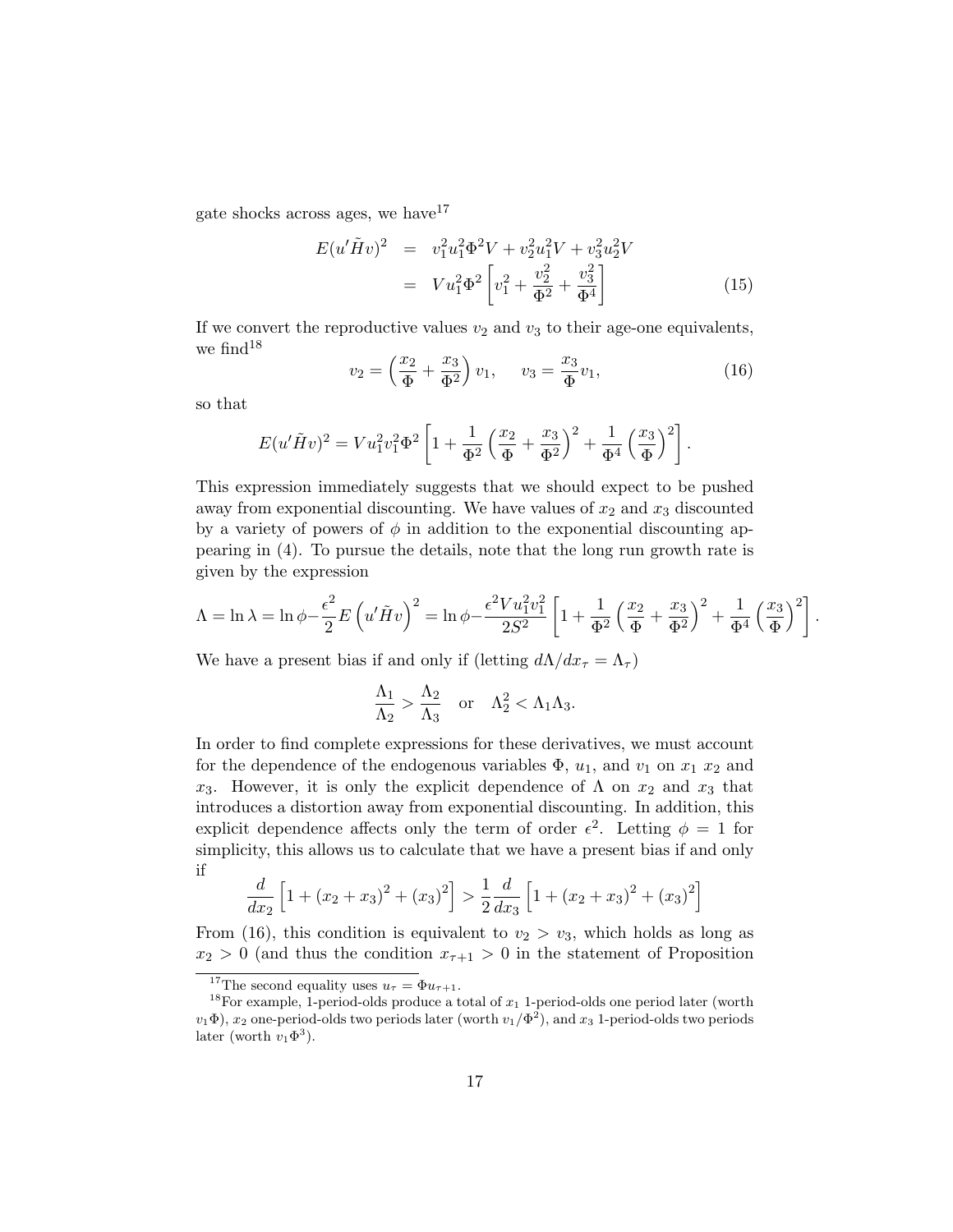5). Hence, when  $\Phi = 1$ , the presence of a present bias is equivalent to the condition that reproductive values decline with age. This decline in turn reflects the fertility  $x_2$  available to a two-period-old agent that is lost to a three-period-old agent. An analogous but slightly more complex argument yields a similarly unambiguous result when  $\Phi \neq 1$ .

## 3.6 Infant mortality varying by parental age

Our first message was that aggregate uncertainty drives a wedge between discount rates and the sum of the population growth and mortality rates. On top of this, we have now seen that aggregate uncertainty can push discounting away from the exponential pattern of discounted expected utility. We view the conditions under which we have obtained a present bias (Proposition 5) as being quite plausible, but we offer here a demonstration that there are clearly limitations to the generality of this result.

Suppose that newborns whose parents are of different ages have different infant mortality rates. For example, older parents may be larger and better able to nourish themselves, in turn allowing them to produce larger or better-nourished offspring (cf. Charlesworth [1, Chapter 5]). If these infant mortality rates were idiosyncratic, there would be no difficulty in simply folding them into the values  $x_{\tau}$ , with no other change in the analysis. However, the case that these newborn survival rates are subject to aggregate uncertainty requires a new analysis.

To isolate the effects of this uncertainty, we assume that  $S(t)$  is degenerate, that there is no aggregate randomness in other survival rates, and that parent age has no impact lasting beyond infant mortality. These are clearly restrictive assumptions. Our purpose is to illustrate that the structure of discounting depends on the underlying stochastic specification, rather than to advance the model being developed here (and its attendant future-biased discounting) as being realistic.

We can again write the realized Leslie matrix for period  $t$  as in (13), with  $X(t)$  given by X from (7) for each t and with the perturbation matrix  $H(t)$  now given by

$$
\begin{bmatrix}\nx_1\hat{\mathbb{S}}_1(t) & 0 & 0 & \dots & 0 \\
x_2\hat{\mathbb{S}}_2(t) & 0 & 0 & \dots & 0 \\
\vdots & \vdots & \vdots & \vdots & \vdots \\
x_{T-1}\hat{\mathbb{S}}_{T-1}(t) & 0 & 0 & \dots & 0 \\
x_T\hat{\mathbb{S}}_T(t) & 0 & 0 & \dots & 0\n\end{bmatrix},
$$
\n(17)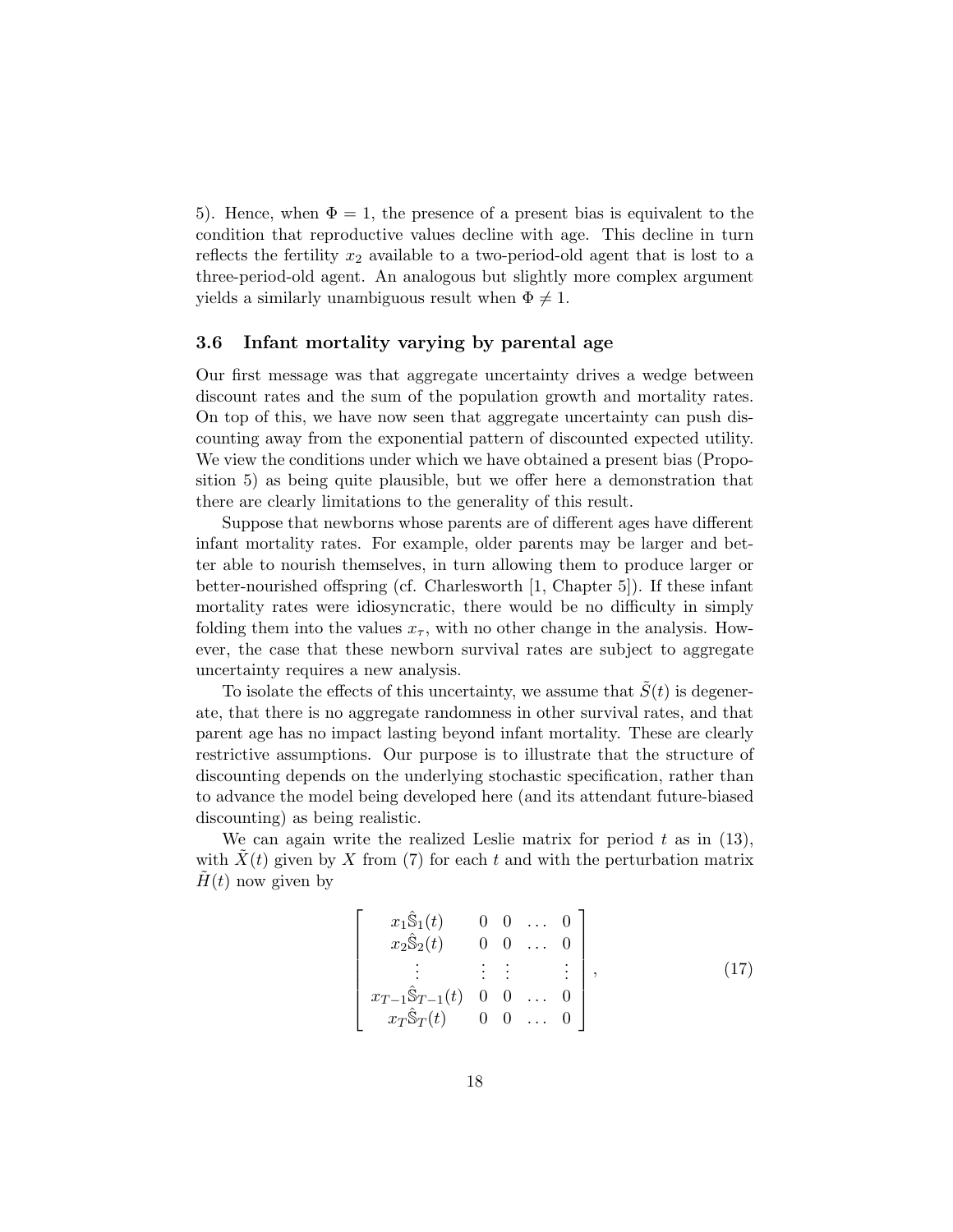where each of the random variables  $\mathcal{S}_{\tau}$  in the matrix  $H(t)$  again has a zero mean. We have:<sup>19</sup>

**Proposition 6** Let  $x_1 = x_2 = \ldots = x_T \equiv x$ . Let  $(\hat{S}_1(t), \ldots, \hat{S}_T(t))$  share common variance V and common covariances C. Then for small  $\epsilon$ 

$$
\frac{dx_{\tau+1}}{dx_{\tau}}
$$

is increasing in  $\tau$ , strictly so if  $\Phi \neq 1$  (i.e. the mean Leslie matrix gives rise to nontrivial discounting) and  $C < V$ .

## 4 Discussion

We have framed our discussion in terms of marginal rates of substitution, and hence discount rates, over fertility at different ages. In practice, we are interested in the intertemporal tradeoffs involved in all sorts of consumption decisions, only a few of them explicitly involving the timing of births. Our view here is that reproduction is the currency of evolution, and hence the foundation for evolved preferences. The next step is to consider how fertility  $x_{\tau}$  is determined by consumption at age  $\tau$  and previous ages, with these consumption decisions inheriting the discounting induced by their implications for reproduction. Again, there is no reason to believe that people explicitly calculate the implications for reproduction when deciding whether to consume now or later, but there is good reason to believe that their preferences over such trade-offs are shaped by evolutionary forces ultimately rooted in reproduction. Extending the analysis from reproduction to consumption is straightforward if reproduction at age  $\tau$  is primarily a function of consumption at age  $\tau$  and becomes more complicated as we move away from this simple case.

We have found that evolutionarily-induced intertemporal preferences may exhibit a present bias. However, this present bias does not lead to preference reversals. The marginal rate of substitution between  $x_{\tau+1}$  and  $x_{\tau}$  may decline in  $\tau$ , but this decline is linked to age and not to time relative to the present. A tradeoff between  $x_9$  and  $x_{10}$  that confers evolutionary advantages when made at age 1 will still confer such advantages when made

<sup>&</sup>lt;sup>19</sup>This result examines a symmetric setting in which  $x_1 = x_2 = \ldots = x_T \equiv x$ . When uncertainty is idiosyncratic, the marginal rate of substitution between  $x_{\tau}$  and  $x_{\tau'}$  is independent of the levels of  $x_{\tau}$  and  $x_{\tau'}$  (cf. (5)), but this need no longer be the case with aggregate uncertainty. Setting  $x_1 = x_2 = \ldots = x_T \equiv x$  is the obvious way to isolate systematic preferences over timing.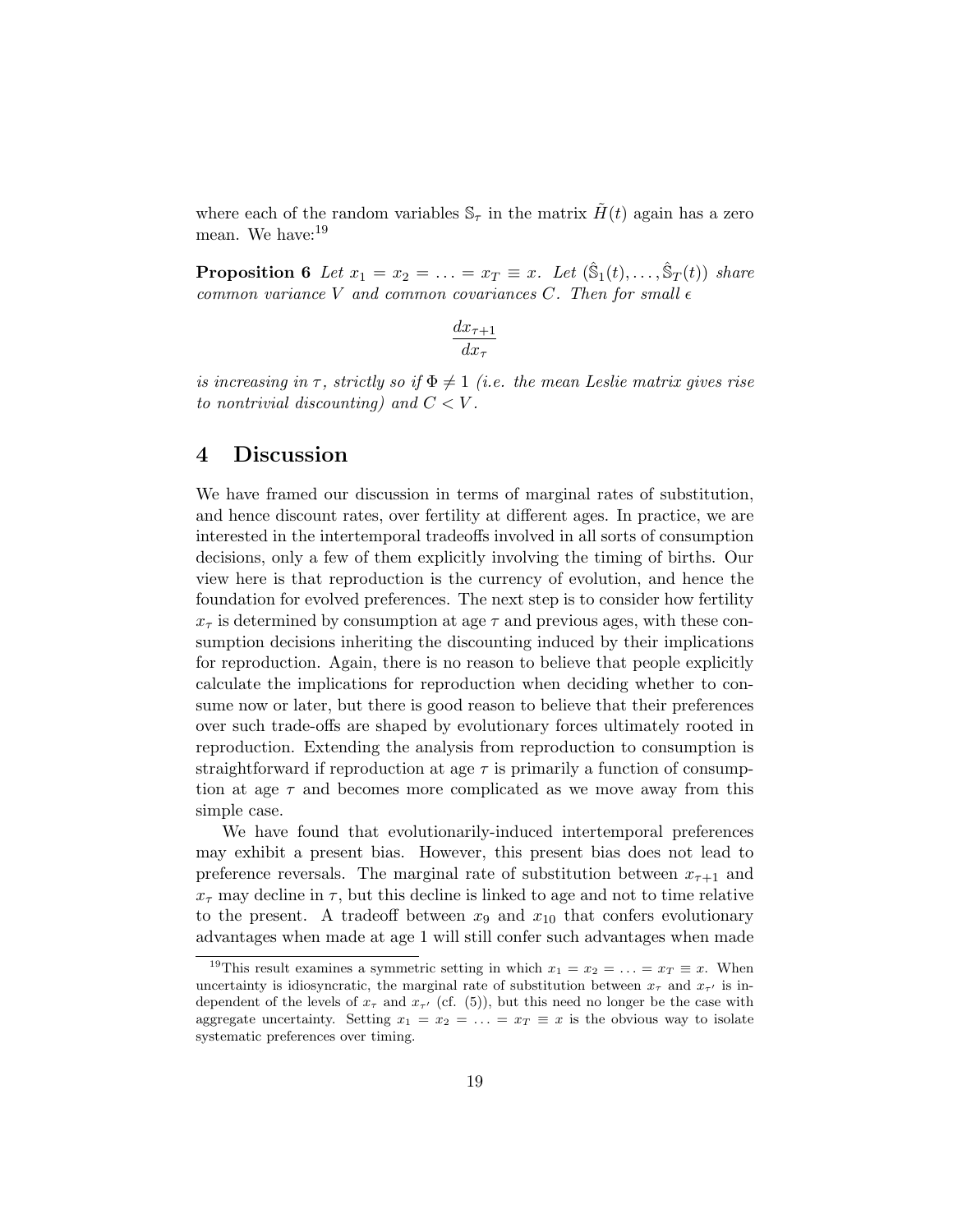at age 5 or at age 9. A 1-period-old will accordingly make intertemporal choices that cannot be rationalized by exponential discounting, but will not reverse those choices later.

Dasgupta and Maskin [3] and Sozou [20] also present evolutionary models leading to a present bias in discounting, including in Dasgupta and Maskin's case the prospect of preference reversals. The force driving discounting in both models is the prospect that an opportunity for future consumption may disappear before it can be realized. A source of future food may be seized by a hungry rival or access blocked by a predator.<sup>20</sup> We have no doubt that uncertainty is an important element of intertemporal decision making, but have two compelling reasons for not proceeding in a similar fashion. First, these models assume that the basic evolutionary goal is to maximize total undiscounted consumption. In contrast, we derive the appropriate basic goal from a more primitive analysis of population growth rates. Indeed, our analysis implies that future consumption will be discounted even if there is no uncertainty at all. Second, we wish to maintain the conventional dividing line between our preferences and the feasible sets over which these preferences are defined. Dasgupta and Maskin suppose, on the other hand, that evolutionarily important feasibility considerations were built into our preferences, so that contemporary choices between goods are evaluated as if they are choices between their uncertainty-adjusted evolutionary equivalents. Evolution may have have endowed us with such preferences, but it is important to check whether such a hypothesis is necessary in explaining our intertemporal behavior. Our inclination is accordingly to begin by examining discounting over consumption opportunities that are not subject to risk, allowing us to isolate rates of time preference.

Our analysis is based on an age-independent mortality rate, best interpreted as the "background" death risk that is relatively constant throughout our adult lives.<sup>21</sup> However, we would expect discounting to vary systematically over one's life span, especially near the beginning and end. We would then expect discount rates to be relatively high among the young children who act as if there is no tomorrow—and the elderly, reflecting then the typical human U-shaped mortality pattern. However, intergenerational transfers

<sup>20</sup>Discounting is then pushed toward a present bias by the prospect of learning about the hazard rate at which the consumption opportunity disappears (in Sozou [20]) or by the prospect that the consumption opportunity may arrive early (in Dasgupta and Maskin [3]).

 $^{21}$ Wilson and Daly [23] report that women in Chicago neighborhoods with higher mortality rates tend to reproduce earlier, consistent with the higher discount rates that such mortality rates may induce.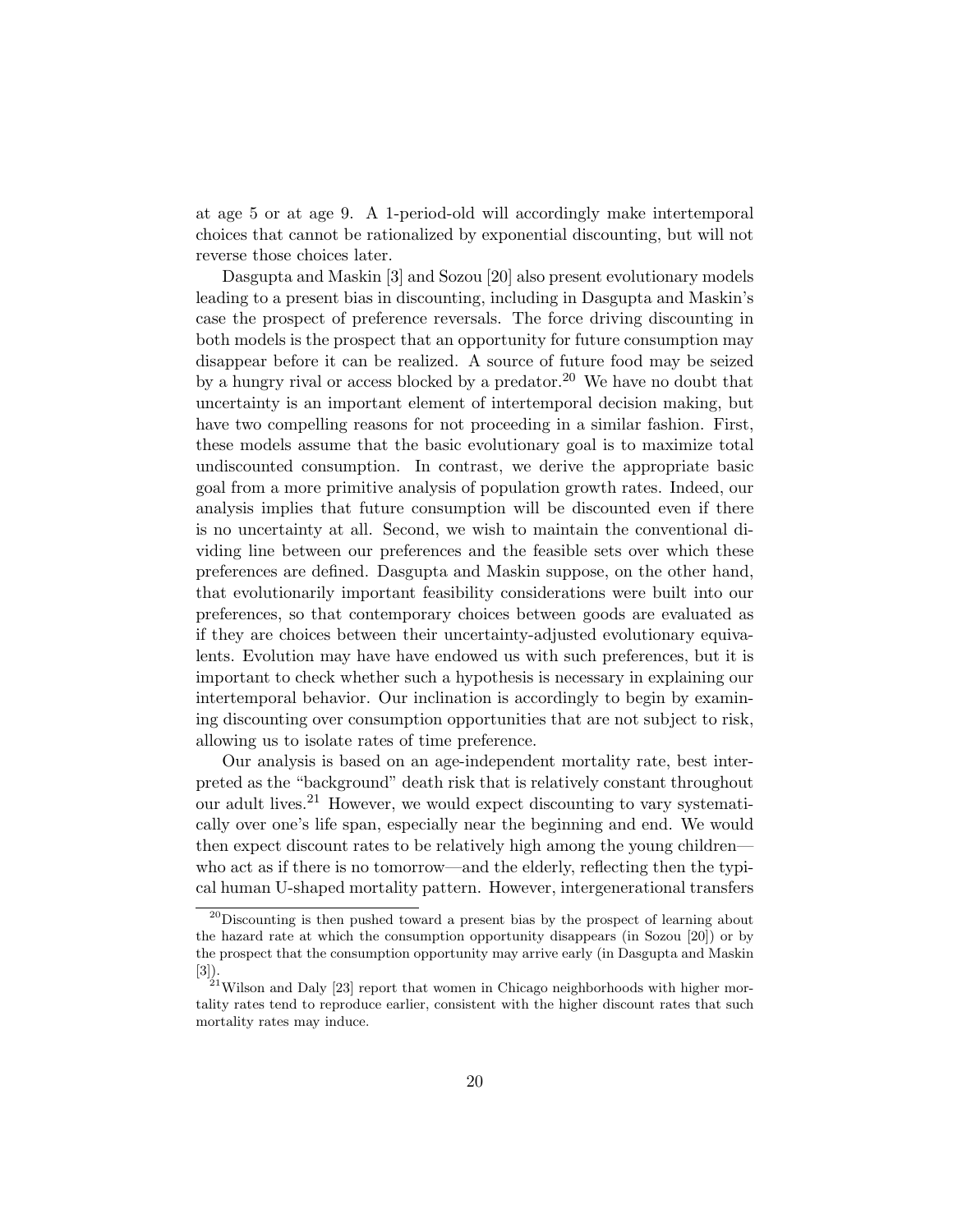may well blunt the increases in discounting that would otherwise appear once one passes reproductive age, by allowing indirect ways of enhancing effective reproduction by pushing resources into the future. There is thus considerable scope for pushing our model beyond its current narrow focus to capture other considerations.

## 5 Proofs

### 5.1 Proof of Proposition 2

Let X be the mean Leslie matrix and let  $N(t)$  be the associated population process. Let  $\tilde{X}(t)$  be the period-t matrix under aggregate uncertainty, drawn independently across periods according to a measure  $\mu$  satisfying  $E \ln u' \tilde{X} v < \infty$ , with

$$
\int \tilde{X}(t)d\mu=X.
$$

Let  $\tilde{N}'(t)$  be a random vector describing the size of each age class in the population at time t under aggregate uncertainty and  $N'(t)$  its counterpart under the mean Leslie matrix  $X$ .

Our first observation is that

$$
E\{\tilde{N}(t)\} = N(t).
$$

To see this, notice first that we have

$$
E\tilde{N}'(1) = EN'(0)\tilde{X}(1) = N'(0)X = N'(1),
$$

with the penultimate inequality following from the fact that each element of X is the expected value of the corresponding element in  $\tilde{X}$ . Now we construct an argument by induction. Suppose  $EN'(0)\tilde{X}(1)\cdots\tilde{X}(t-1) =$  $N'(0)X^{t-1}$ . Then

$$
E\tilde{N}'(t) = EN'(0)\tilde{X}(1)\cdots\tilde{X}(t) = EN'(0)X^{t-1}\tilde{X}(t) = N'(0)X^t = N'(t),
$$

where the second equality follows from the induction hypothesis and the fact that every random variable in the period- $t$  Leslie matrix  $X$  is independent of the random variable in the Leslie matrices for periods  $1, \ldots, t - 1$ , and the next equality again follows from the fact that each term in  $X$  is the expected value of the corresponding term in  $\overline{X}$ .

This gives  $E\{N(t)\}=N(t)$  and hence  $E\mathbb{N}(t)=\mathbb{N}(t)$ , where the latter are the period- $t$  total population sizes under aggregate uncertainty and under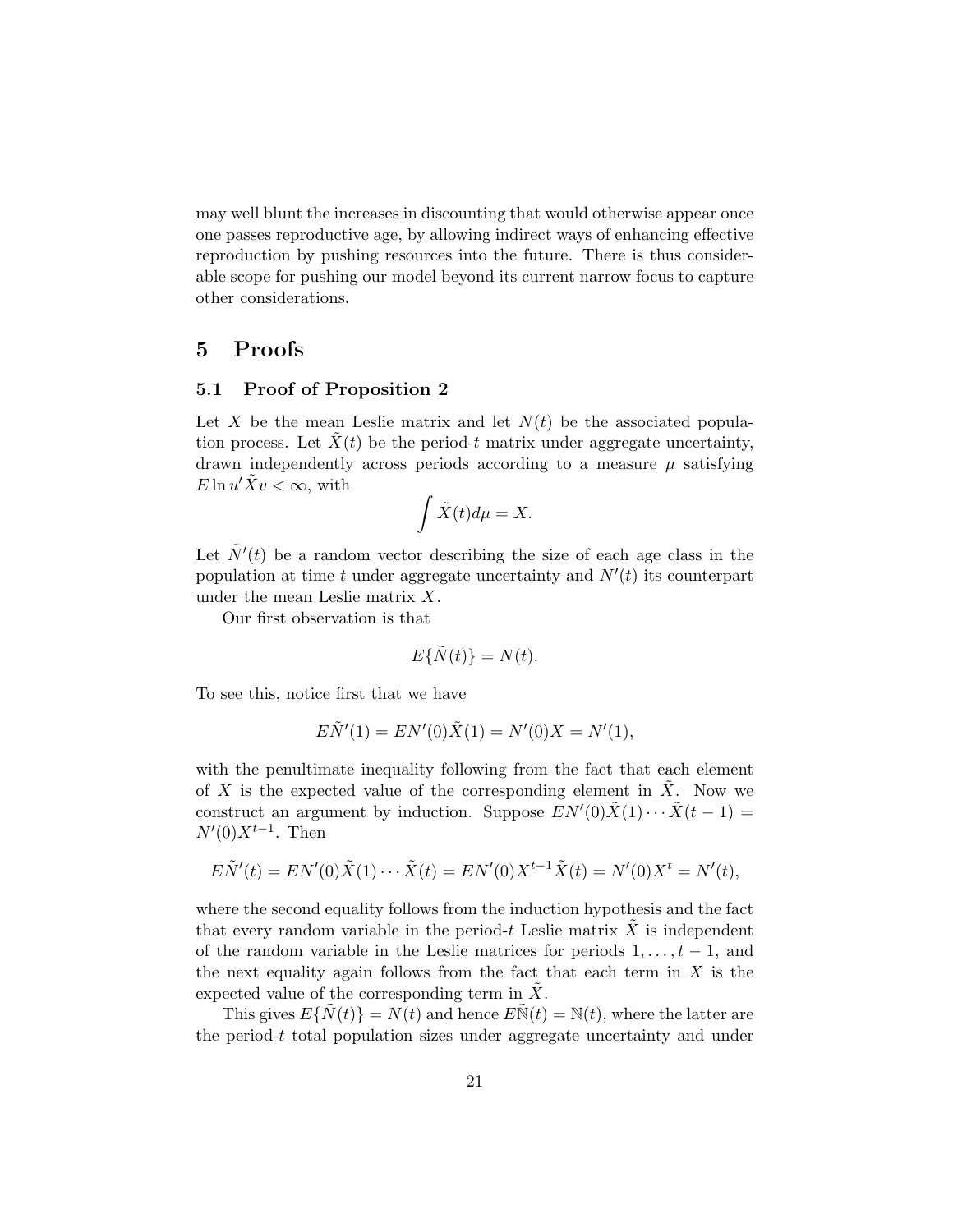the mean matrix, respectively. We can then apply Jensen's inequality to show that this expectation is never higher under aggregate uncertainty than under the corresponding deterministic process:

$$
\frac{\ln \mathbb{N}(t)}{t} = \frac{\ln E\{\tilde{\mathbb{N}}(t)\}}{t} \ge \frac{E\{\ln \tilde{\mathbb{N}}(t)\}}{t}.
$$

The inequality is strict if the distribution of  $\tilde{X}(t)$  is nondegenerate, in the sense that different realizations of  $X$  have different left eigenvectors or different eigenvalues. The argument is completed by noting that the long-run average growth rate under under the mean matrix is  $\lim_{t\to\infty} \frac{\mathbb{N}(t)}{t}$  $\frac{u}{t}$  and under aggregate uncertainty is  $\lim_{t\to\infty} {\ln \tilde{N}(t)}/t$ , and that almost surely  $\lim_{t\to\infty} \frac{\ln \tilde{N}(t)}{t} = \lim_{t\to\infty} \frac{E \ln \tilde{N}(t)}{t}$  $\frac{1\mathbb{N}(t)}{t}$ .

## 5.2 Proof of Proposition 4

Define,

$$
F(t,\varepsilon) = E \ln \left[ u'(X(1) + \varepsilon H(1)) \dots (X(t) + \varepsilon H(t)) v \right].
$$

We then have

$$
\frac{dF(t,\varepsilon)}{d\varepsilon} = E\left[\frac{\sum_{i=1}^t u'\left[...H(i)...\right]v}{\left[u'(X(1) + \varepsilon H(1))... (X(t) + \varepsilon H(t))v\right]}\right]
$$

where  $u'$  [...  $H(i)$ ...] v is given by

$$
u'(X(t) + \varepsilon H(1)) \times \ldots \times H(i) \times \ldots \times (X(t) + \varepsilon H(t))v.
$$

Hence,  $\sum_{i=1}^t u'$  [... $H(i)$ ...] v is the sum of t terms of the form  $u'$  [... $H(i)$ ...] v, each of which is in turn the product of  $t$  matrices, the *i*th of which is the perturbation matrix  $H(i)$ , and the remainder of which are realized Leslie matrices of the form  $X(j) + \epsilon H(j)$  for  $j \neq i$ . Similarly,

$$
\frac{d^2F(t,\varepsilon)}{d\varepsilon^2} = 2E\left[\frac{\sum_{j>i} u'\left[...H(i)...H(j)...]v}{[u'(X(1)+\varepsilon H(1))...(X(t)+\varepsilon H(t))v]}\right] - E\left[\frac{(\sum_{i} u'\left[...H(i)...]v\right)^2}{([u'(X(1)+\varepsilon H(1))...(X(t)+\varepsilon H(t))v])^2}\right]\right]
$$

1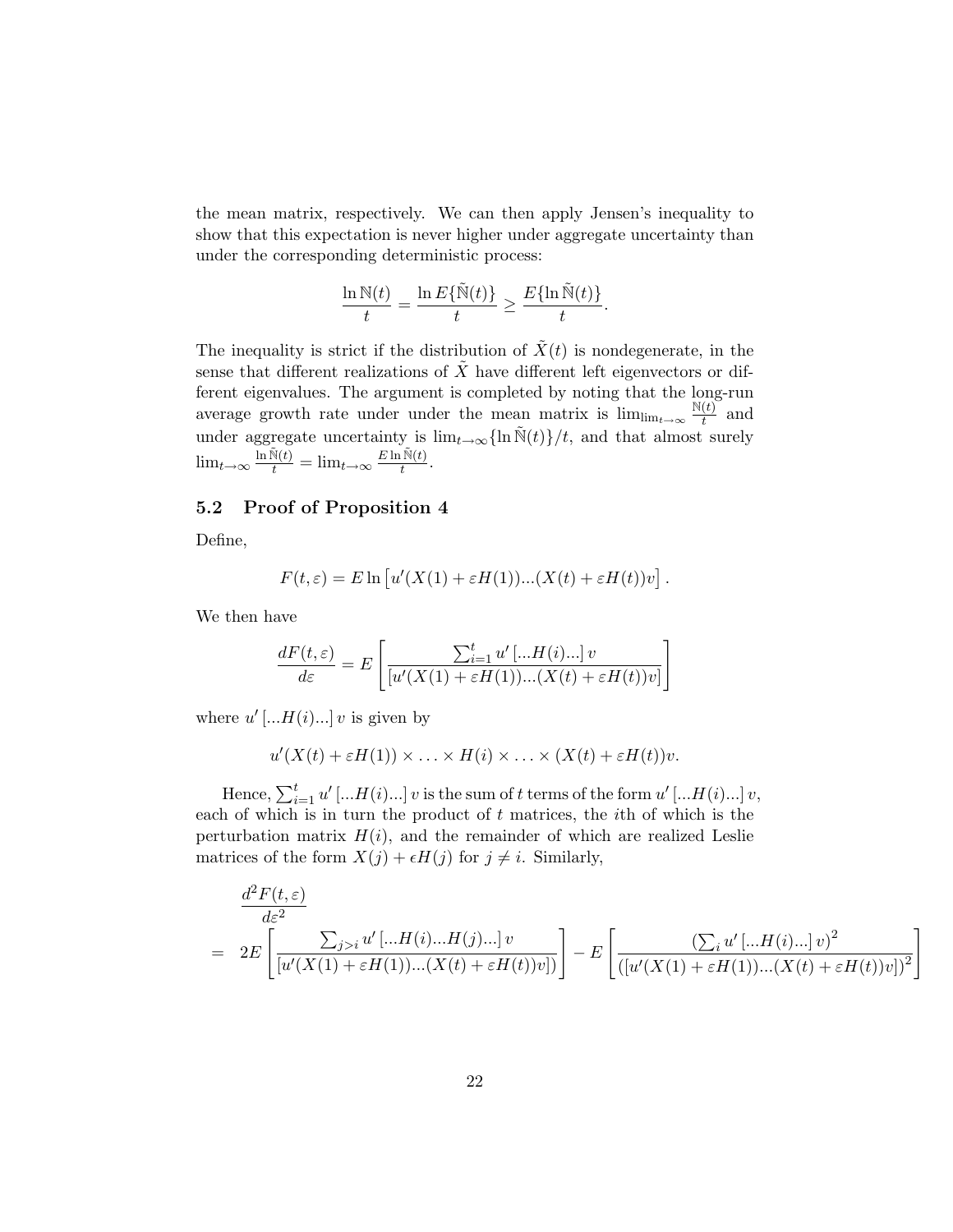with analogous notation. Then, using the facts that  $u'X = u'\phi$ ,  $Xv = \phi v$ and  $EH(t) = 0$ , we have

$$
\lim_{t \to \infty} \frac{1}{t} F(t,0) = \ln \phi + E \ln \tilde{S} - \ln S
$$
\n
$$
\frac{dF(t,0)}{d\varepsilon} = 0
$$
\n
$$
\lim_{t \to \infty} \frac{1}{t} \frac{d^2 F(t,0)}{d\varepsilon^2} = -\frac{E (u'H(1)v)^2}{\phi^2} E \left(\frac{S}{\tilde{S}}\right)^2.
$$

A Taylor expansion then gives

$$
\lim_{t \to \infty} \frac{1}{t} F(T, \epsilon) = \lim_{t \to \infty} \frac{1}{t} E \ln \left[ u'X(1) \dots X(t)v \right]
$$
  
=  $\ln \phi + E \ln \tilde{S} - \ln S - \frac{\epsilon^2}{2} E \left( \frac{S}{\tilde{S}} \right)^2 \frac{E (u'H(1)v)^2}{\phi^2} + O(\epsilon^3).$ 

The proof is now completed by noting that, almost surely (Tuljapurkar [22, Chapter 12]),

$$
\lim_{t \to \infty} \frac{1}{t} \ln \left[ u'Z(1) \dots Z(t)v \right] = \lim_{t \to \infty} \frac{1}{t} E \ln \left[ u'Z(1) \dots Z(t)v \right].
$$

## 5.3 Proof of Propositions 5 and 6

We begin with a more general structure that provides the foundation for the proof of Propositions 5 and 6. Let the perturbation matrix  $H(t)$  be given by

$$
\begin{bmatrix}\nx_1\hat{S}_1(t) & \hat{S}_1 & 0 & \dots & 0 \\
x_2\hat{S}_2(t) & 0 & \hat{S}_2 & \dots & 0 \\
\vdots & \vdots & \vdots & & \vdots \\
x_{T-1}\hat{S}_{T-1}(t) & 0 & 0 & \dots & \hat{S}_{T-1} \\
x_T\hat{S}_T(t) & 0 & 0 & \dots & 0\n\end{bmatrix}
$$

.

■

Let  $\Gamma = \lim_{t \to \infty} \frac{1}{t}$  $\frac{1}{t} \ln u' Z(1) \ldots Z(t) v$ . Let  $C_{\tau \tau'}$  denote the covariance between  $\hat{S}_{\tau}$  and  $\hat{S}_{\tau'}$ , let  $\mathbb{C}_{\tau\tau'}$  denote the covariance between  $\hat{S}_{\tau}$  and  $\hat{S}_{\tau'}$ , and let  $\mathfrak{C}_{\tau\tau'}$  denote the covariance between  $\hat{\mathbb{S}}_{\tau}$  and  $\hat{S}_{\tau'}$ . To make the notation more compact, let

$$
\begin{array}{rcl} x_\tau \hat{\mathbb{S}}_\tau & \equiv & \hat{\mathbb{Z}}_\tau \\ & \hat{S}_\tau & = & \hat{Z}_\tau. \end{array}
$$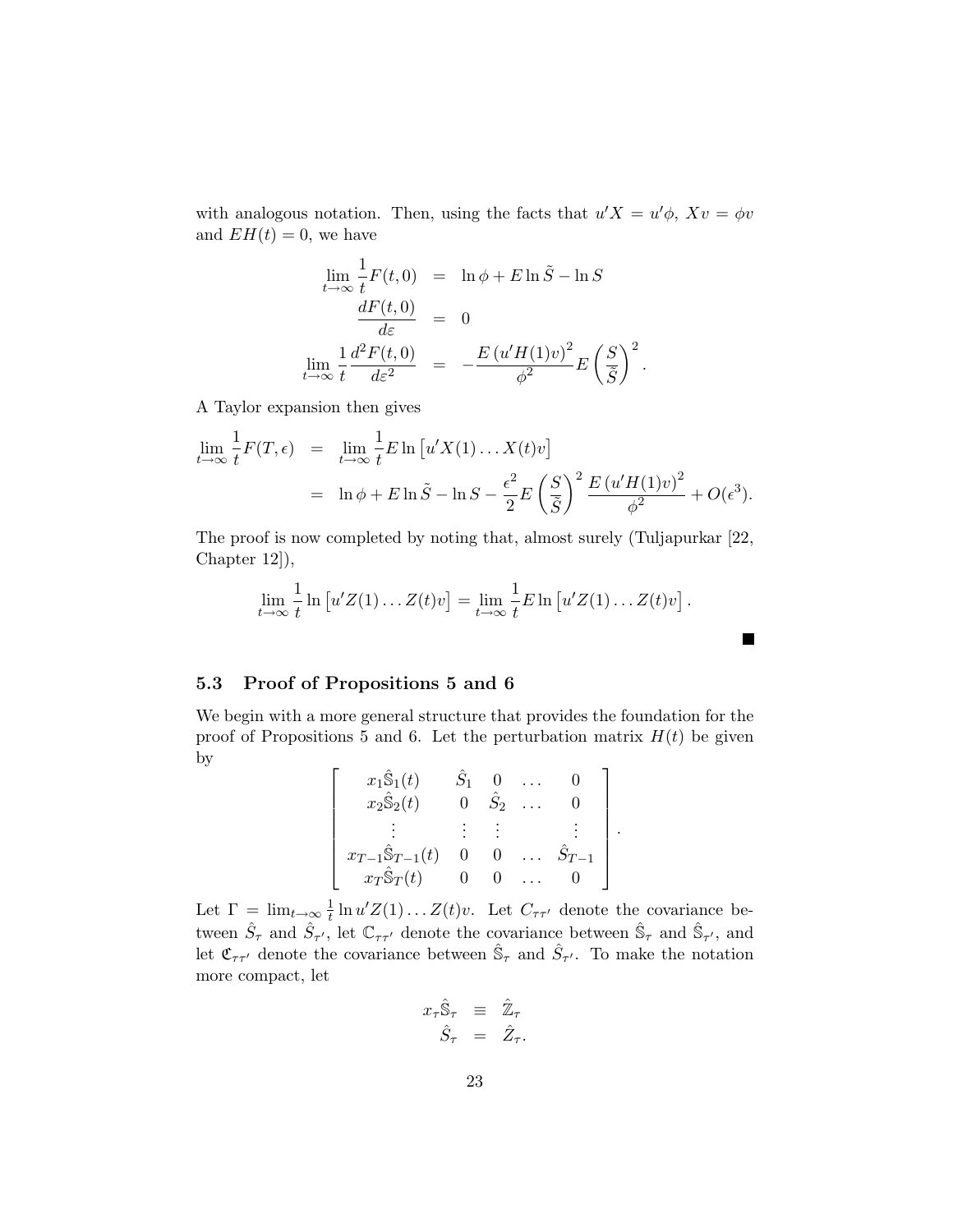Expanding (14), define  $\Gamma$  to equal

$$
\ln \phi + E \ln \tilde{S} - \ln S - \frac{\epsilon^2}{2\phi^2} E \left( \frac{S}{\tilde{S}} \right)^2 E \left\{ \left( \left[ \sum_{i=1}^T u_i \tilde{Z}_i, u_1 \hat{Z}_1, u_2 \hat{Z}_2, \dots, u_{T-1} \hat{Z}_{T-1} \right] v \right)^2 \right\} + O(\epsilon^3)
$$
  
\n
$$
= \ln \phi + E \ln \tilde{S} - \ln S - \frac{\epsilon^2}{2\phi^2} E \left( \frac{S}{\tilde{S}} \right)^2 E \left\{ \left( v_1 \sum_{i=1}^T u_i \tilde{Z}_i + \sum_{i=1}^{T-1} v_{i+1} u_i \hat{Z}_i \right)^2 \right\} + O(\epsilon^3)
$$
  
\n
$$
= \ln \phi + E \ln \tilde{S} - \ln S
$$
  
\n
$$
- \frac{\epsilon^2}{2\phi^2} E \left( \frac{S}{\tilde{S}} \right)^2 \left( v_1^2 \sum_{i=1}^T \sum_{j=1}^T u_i u_j x_i x_j C_{ij} + \sum_{i=1}^{T-1} \sum_{j=1}^{T-1} v_{i+1} v_{j+1} u_i u_j C_{ij} + v_1 \sum_{i=1}^T \sum_{j=1}^{T-1} x_i u_i u_j v_{j+1} \mathfrak{e}_{ij} \right)
$$
  
\n
$$
+ O(\epsilon^3).
$$
 (18)

## 5.3.1 Proof of Proposition 6

The proof of Proposition 6 is notationally less involved, and so we present this argument first. From (18), we have

$$
\Gamma = \ln \phi + E \ln \tilde{S} - \ln S \phi - \frac{\epsilon^2}{2\phi^2} E \left( \frac{S}{\tilde{S}} \right)^2 \left( v_1^2 \sum_{i=1}^T \sum_{j=1}^T u_i u_j x_i x_j \mathbb{C}_{ij} \right) + O(\epsilon^3)
$$
  
=  $\ln \phi + E \ln \tilde{S} - \ln S - \epsilon^2 \frac{u_T^2 v_1^2}{2\phi^2} E \left( \frac{S}{\tilde{S}} \right)^2 \left[ \sum_{i=1}^T \sum_{j=1}^T \Phi^{2T-i-j} x_i x_j \mathbb{C}_{ij} \right] + O(\epsilon^3),$ 

where the final equality uses the fact that

$$
u_1 = \frac{\Phi^{T-1}}{\Phi^{T-1} + \dots + \Phi + 1}
$$
  
\n
$$
u_2 = \frac{\Phi^{T-2}}{\Phi^{T-1} + \dots + \Phi + 1}
$$
  
\n
$$
\vdots
$$
  
\n
$$
u_T = \frac{1}{\Phi^{T-1} + \dots + \Phi + 1}
$$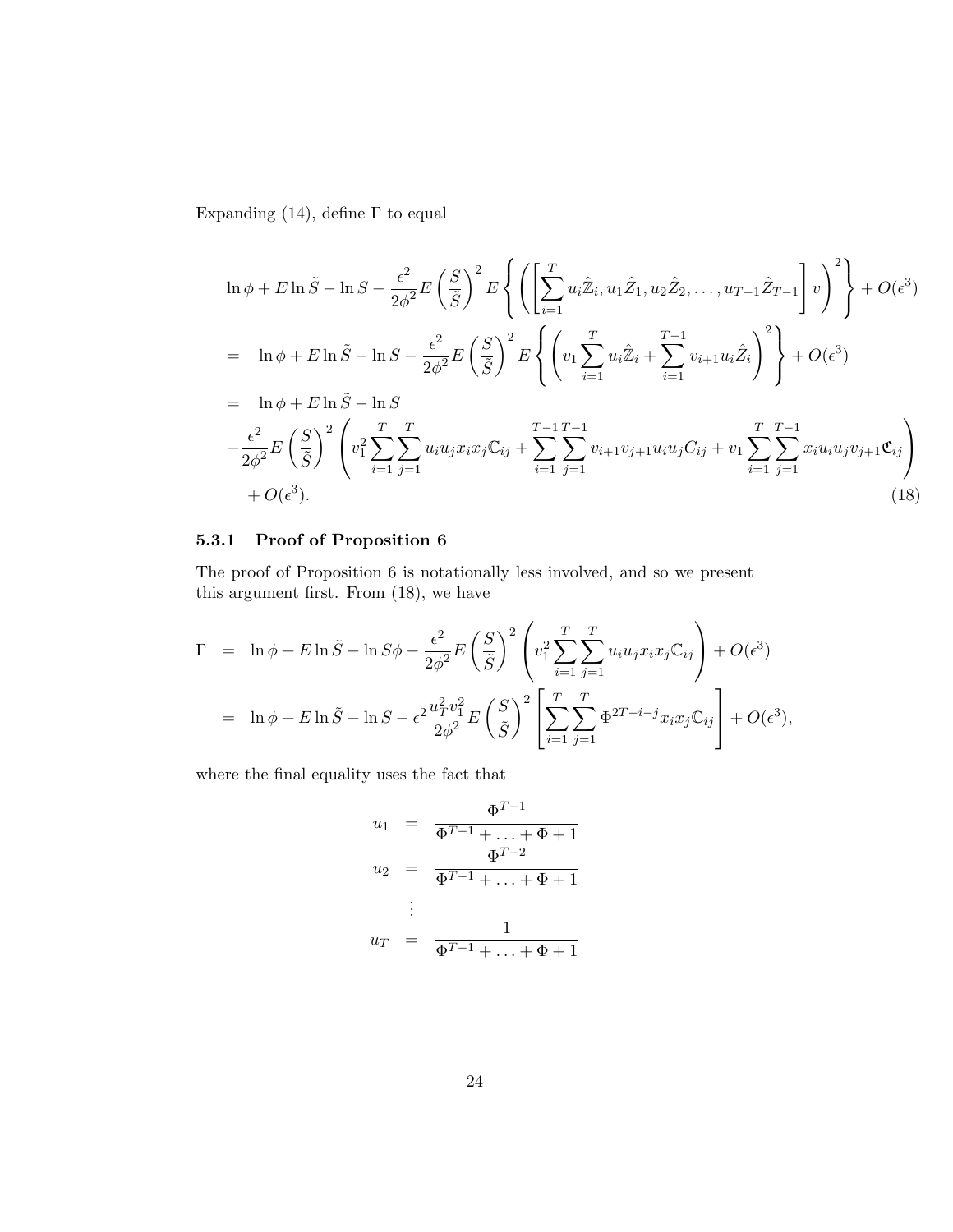Now let

$$
\frac{D\Gamma}{D\phi} = \frac{1}{\phi} - \epsilon^2 E \left(\frac{S}{\tilde{S}}\right)^2 \left[ \frac{u_T v_1^2}{\phi^2} \frac{du_T}{d\phi} + \frac{u_T^2 v_1}{\phi^2} \frac{dv_1}{d\phi} - \frac{u_T^2 v_1^2}{\phi^3} \right] \left[ \sum_{i=1}^T \sum_{j=1}^T \Phi^{2T-i-j} u_i u_j x_i x_j \mathbb{C}_{ij} \right] \n- \epsilon^2 \frac{u_T^2 v_1^2}{2\phi^2 S} E \left(\frac{S}{\tilde{S}}\right)^2 \left[ \sum_{i=1}^T \sum_{j=1}^T (2T-i-j) \Phi^{2T-i-j-1} u_i u_j x_i x_j \mathbb{C}_{ij} \right].
$$

Then we can take the derivatives

$$
\frac{d\Gamma}{dx_{\tau}} = \frac{D\Gamma}{D\phi} \frac{d\phi}{dx_{\tau}} + \frac{d\Gamma}{dv_1} \frac{dv_1}{dx_{\tau}} + \frac{d\Gamma}{dx_{\tau}}.
$$
\n(19)

This formulation recognizes that  $u_T$  depends only on  $\phi$ , while  $v_1$  is given by,

$$
v_1 = \frac{\sum_{\tau=1}^T \Phi^{\tau}}{\Phi^T + \sum_{\tau=2}^T (\tau - 1) x_{\tau} \Phi^{T - \tau}} = \left(\frac{x_1}{\Phi} + \frac{x_2}{\Phi^2} + \frac{x_3}{\Phi^3} + \dots + \frac{x_{T-1}}{\Phi^{T-1}} + \frac{x_T}{\Phi^T}\right) v_1
$$
  
\n
$$
v_2 = \left(\frac{x_2}{\Phi} + \frac{x_3}{\Phi^2} + \dots + \frac{x_{T-1}}{\Phi^{T-2}} + \frac{x_T}{\Phi^{T-1}}\right) v_1
$$
  
\n
$$
\vdots
$$
  
\n
$$
v_{T-1} = \left(\frac{x_{T-1}}{\Phi} + \frac{x_T}{\Phi^2}\right) v_1
$$
  
\n
$$
v_T = \left(\frac{x_T}{\Phi}\right) v_1.
$$
  
\n(21)

and hence depends both on  $\phi$  and  $(x_1, \ldots, x_T)$ .<sup>22</sup> We can calculate:

$$
\frac{d\Gamma}{dx_1} = \frac{D\Gamma}{D\phi} \Phi^{T-1} \frac{d\phi}{dx_T} - \epsilon^2 \frac{u_T^2 v_1^2}{2\phi^2} E\left(\frac{S}{\tilde{S}}\right)^2 \left(2 \sum_{j=1}^T \Phi^{2T-1-j} x_j \mathbb{C}_{1j}\right) + O(\epsilon^3)
$$
\n
$$
\vdots
$$

$$
\frac{d\Gamma}{dx_{\tau}} = \frac{D\Gamma}{D\phi} \Phi^{T-\tau} \frac{d\phi}{dx_T} - \epsilon^2 \left(\frac{d\Gamma}{dv_1} \frac{1}{\epsilon^2}\right) \frac{(\tau - 1)\Phi^{T-\tau} \sum_{\tau=1}^T \Phi^{\tau}}{[\Phi^T + \sum_{\tau=2}^T (\tau - 1)x_{\tau} \Phi^{T-\tau}]^2}
$$

$$
- \epsilon^2 \frac{u_T^2 v_1^2}{2\phi^2} E\left(\frac{S}{\tilde{S}}\right)^2 \left(2 \sum_{j=1}^T \Phi^{2T-\tau-j} x_j \mathbb{C}_{\tau j}\right) + O(\epsilon^3)
$$

<sup>&</sup>lt;sup>22</sup>The expressions for  $v_2, \ldots, v_T$  in terms of  $v_1$  follow from the fact that v is a right eigenvector of the Leslie matrix. The expression for  $v_1$  then follows from the normalization  $v'u=1.$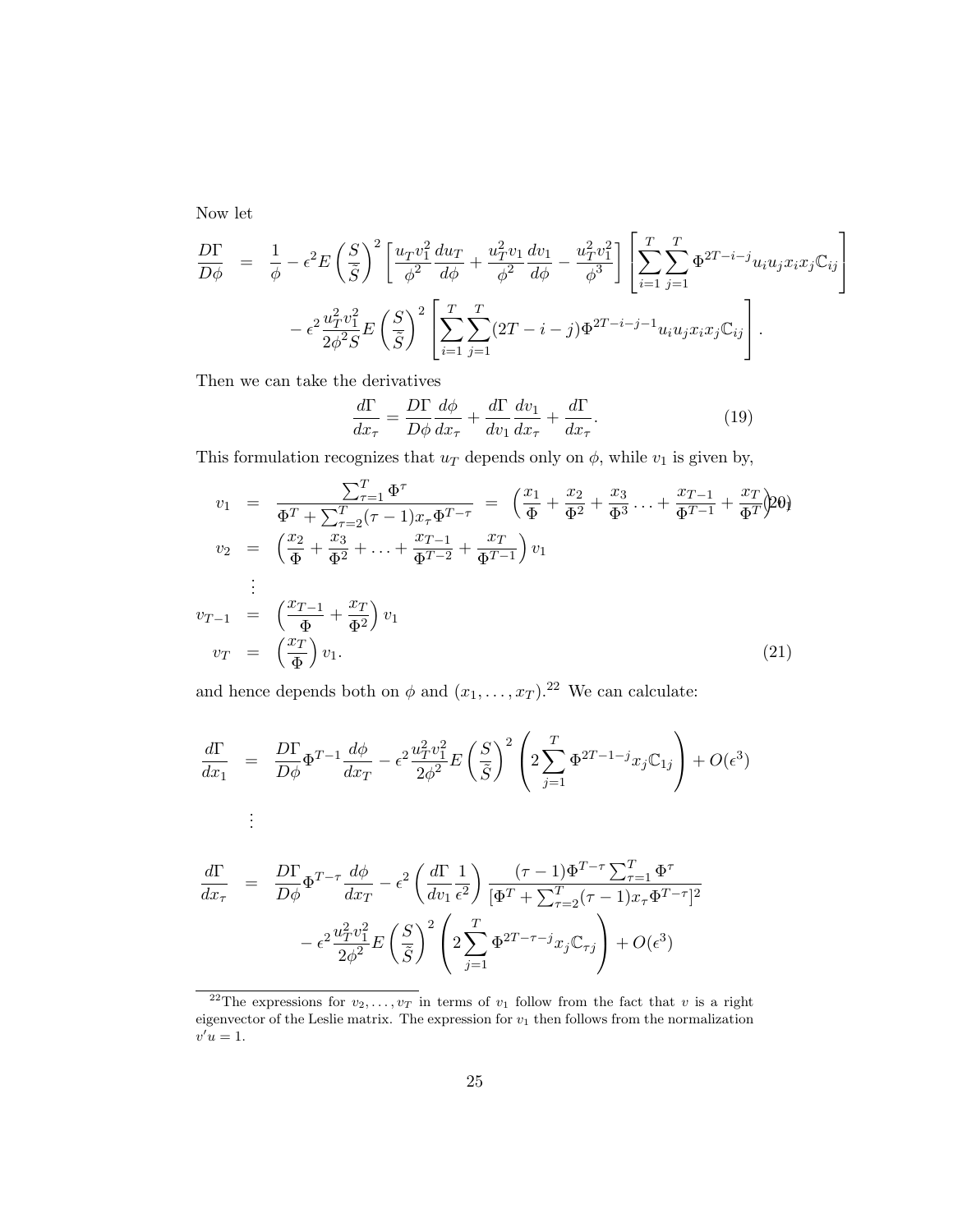$$
\frac{d\Gamma}{dx_T} = \frac{D\Gamma}{D\phi} \frac{d\phi}{dx_T} - \epsilon^2 \left(\frac{d\Gamma}{dv_1} \frac{1}{\epsilon^2}\right) \frac{(T-1)\sum_{\tau=1}^T \Phi^{\tau}}{[\Phi^T + \sum_{\tau=2}^T (\tau-1)x_{\tau} \Phi^{T-\tau}]^2} \n- \epsilon^2 \frac{u_T^2 v_1^2}{2\phi^2} E\left(\frac{S}{\tilde{S}}\right)^2 \left(2\sum_{j=1}^T \Phi^{2T-T-j} x_j \mathbb{C}_{Tj}\right) + O(\epsilon^3),
$$

where we write this so as to take advantage of the fact that  $\left(\frac{d\Gamma}{dw}\right)$  $dv_1$ 1  $\frac{1}{\epsilon^2}$  is of order zero. Notice that there is some asymmetry between  $D\Gamma/dx_1$  and the remaining terms, arising out of the fact that  $v_1$  does not directly depend on  $x_1$ . Let us now suppose  $x_1 = x_2 = \ldots = x_T \equiv x$ , and let

$$
\alpha = \frac{D\Gamma}{D\phi} \frac{d\phi}{dx_T} > 0.
$$
  
\n
$$
\beta = -\left(\frac{d\Gamma}{dv_1} \frac{1}{\epsilon^2}\right) \frac{\sum_{\tau=1}^T \Phi^{\tau}}{[\Phi^T + \sum_{\tau=2}^T (\tau - 1) x_{\tau} \Phi^{T-\tau}]^2} > 0
$$
  
\n
$$
\gamma = x \frac{u_T^2 v_1^2}{2\phi^2} E\left(\frac{S}{\tilde{S}}\right)^2 > 0.
$$

Then each of these terms is of order  $\epsilon^0$ . Let

$$
K_{\tau} = 2\sum_{j=1}^{T} \Phi^{2T-\tau-j} \mathbb{C}_{\tau j}.
$$

We then have

. . .

$$
\frac{d\Gamma}{dx_1} = \alpha \Phi^{T-1} - \epsilon^2 \gamma K_1 + O(\epsilon^3)
$$
\n
$$
\frac{d\Gamma}{dx_2} = \alpha \Phi^{T-2} + \epsilon^2 \beta \Phi^{T-2} - \epsilon^2 \gamma K_2 + O(\epsilon^3)
$$
\n
$$
\vdots
$$
\n
$$
\frac{d\Gamma}{dx_\tau} = \alpha \Phi^{T-\tau} + \epsilon^2 \beta (\tau - 1) \Phi^{T-\tau} - \epsilon^2 \gamma K_\tau + O(\epsilon^3)
$$
\n
$$
\vdots
$$
\n
$$
\frac{d\Gamma}{dx_T} = \alpha + \epsilon^2 \beta (T - 1) - \epsilon^2 \gamma K_T + O(\epsilon^3).
$$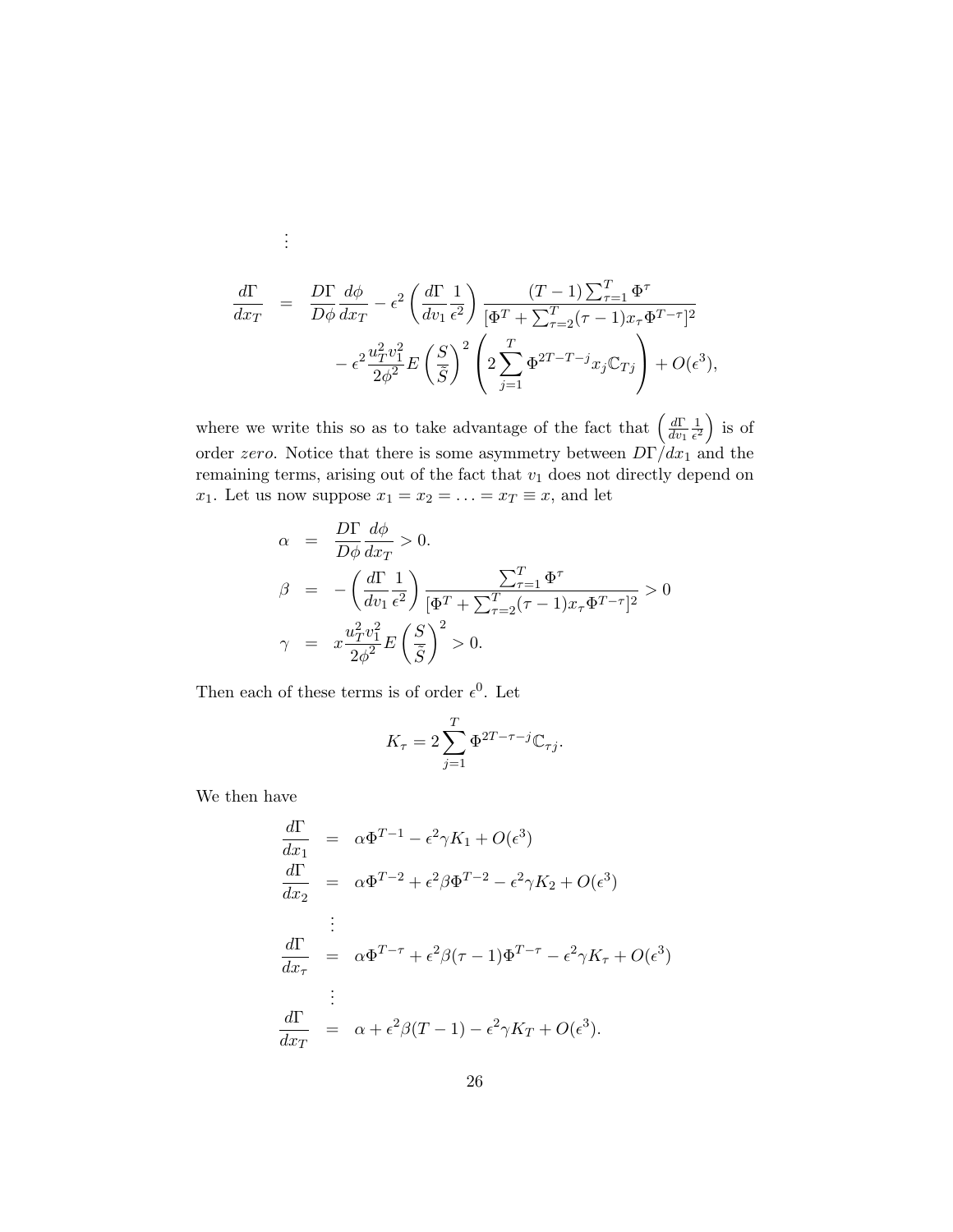and hence, for  $\tau \in 2, \ldots, T-1$ ,

$$
-\frac{dx_2}{dx_1} = \frac{\frac{d\Gamma}{dx_1}}{\frac{d\Gamma}{dx_2}} = \frac{\alpha \Phi^{T-1} - \epsilon^2 \gamma K_1 + O(\epsilon^3)}{\alpha \Phi^{T-2} + \epsilon^2 \beta \Phi^{T-2} - \epsilon^2 \gamma K_2 + O(\epsilon^3)}
$$
(22)  

$$
-\frac{dx_{\tau+1}}{dx_{\tau}} = \frac{\frac{d\Gamma}{dx_{\tau}}}{\frac{d\Gamma}{dx_{\tau+1}}} = \frac{\alpha \Phi^{T-\tau} + \epsilon^2 \beta (\tau - 1) \Phi^{T-\tau} - \epsilon^2 \gamma K_{\tau} + O(\epsilon^3)}{\alpha \Phi^{T-\tau-1} + \epsilon^2 \beta \tau \Phi^{T-\tau-1} - \epsilon^2 \gamma K_{\tau+1} + O(\epsilon^3)}
$$
(23)

We have increasing marginal rates of substitution if, for  $\tau = 2, \ldots, T - 2$ 

$$
-\frac{dx_2}{dx_1} < -\frac{dx_3}{dx_2} \quad \text{and} \quad -\frac{dx_{\tau+1}}{dx_{\tau}} < -\frac{dx_{\tau+2}}{dx_{\tau+1}}, \quad (24)
$$

which can be verified by a straightforward but tedious calculation (details available in the technical appendix).

## 5.3.2 Proof of Proposition 5

From (18), using (20)–(21), we now have (hereafter omitting the  $O(\epsilon^3)$  term)

$$
\Gamma = \ln \phi + E \ln \tilde{S} - \ln S \n- \frac{\epsilon^2 u_T^2 v_1^2}{2\phi^2} E \left( \frac{S}{\tilde{S}} \right)^2 \left[ \sum_{i=1}^T \sum_{j=1}^T \Phi^{2T-i-j} x_i x_j C_{ij} + \sum_{i=1}^{T-1} \sum_{j=1}^{T-1} \Phi^{2T-i-j} k_i k_j C_{ij} + \sum_{i=1}^T \sum_{j=1}^{T-1} \Phi^{2T-i-j} x_i k_j \mathfrak{C}_{ij} \right],
$$

 $\blacksquare$ 

П

where

$$
k_i = \frac{x_{i+1}}{\Phi} + \frac{x_{i+2}}{\Phi^2} + \frac{x_{i+3}}{\Phi^3} + \ldots + \frac{x_T}{\phi^{T-i+1}}.
$$
 (25)

We conserve on notation by letting  $K$  denote the term in square brackets and hence writing  $\Gamma$  as

$$
\Gamma = \ln \phi + E\tilde{S} - \ln S - \frac{\epsilon^2 u_T^2 v_1^2}{2\phi^2} E\left(\frac{S}{\tilde{S}}\right)^2 K.
$$
 (26)

The derivation of decreasing marginal rates of substitution then follows lines similar to the proof of Proposition 6, revolving around a straightforward but tedious calculation and comparisons of the derivatives of Γ, presented in the technical appendix.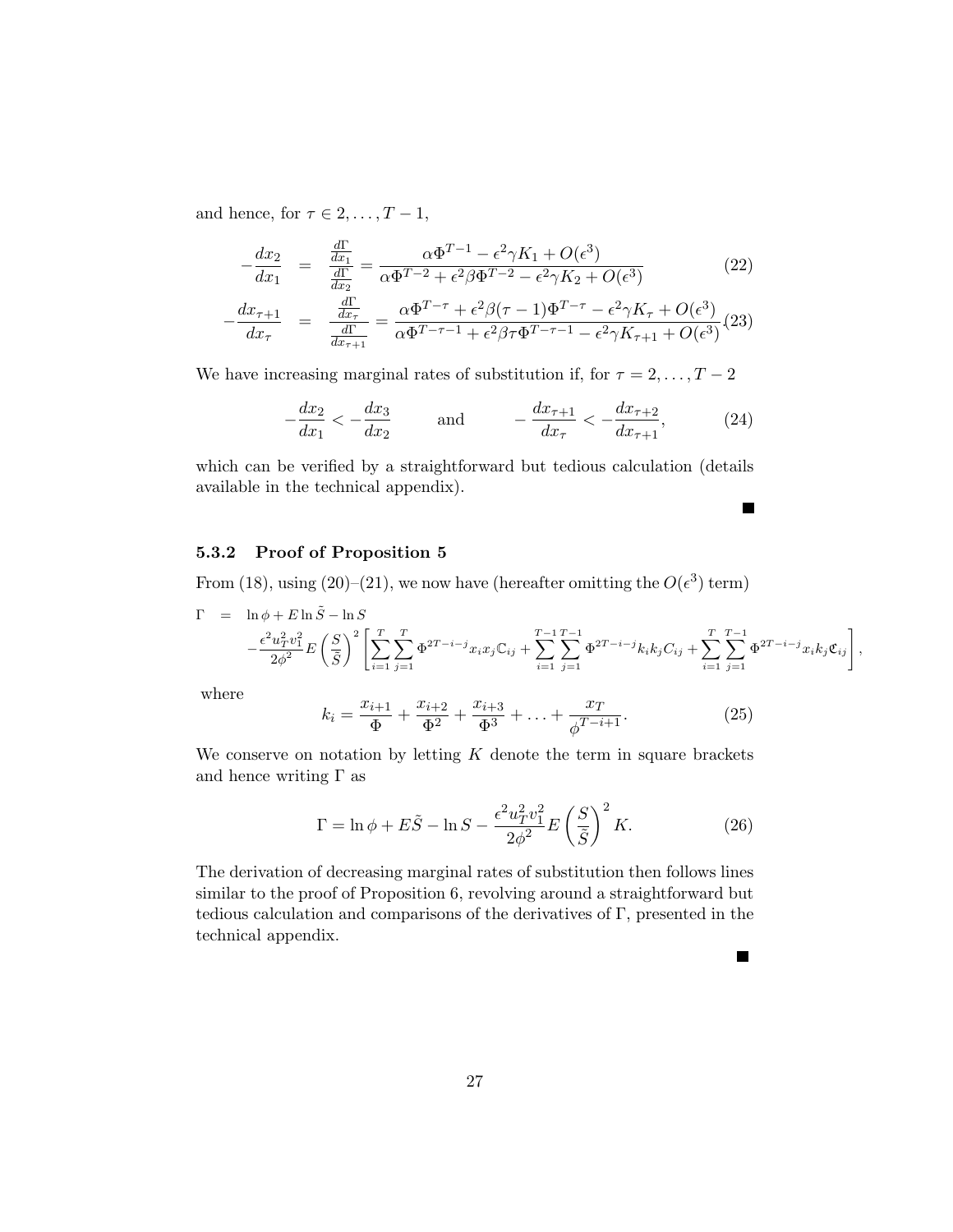## References

- [1] Brian Charlesworth. Evolution in Age-Structured Populations. Cambridge University Press, Cambridge, 1994.
- [2] Philip A. Curry. Decision making under uncertainty and the evolution of interdependent preferences. Journal of Economic Theory, 98:357– 369, 2001.
- [3] Partha Dasgupta and Eric Maskin. Uncertainty and hyperbolic discounting. American Economic Review, 95(4):1290–1299, 2005.
- [4] Irving Fisher. The Theory of Interest, as Determined by Impatience to Spend Income and Opportunity to Invest It. MacMillan, New York, 1930.
- [5] Shane Frederick, George Loewenstein, and Ted O'Donoghue. Time discounting and time preference: A critical view. Journal of Economic Literature, 40:351–401, 2002.
- [6] H. Furstenberg and H. Kesten. Products of random matrices. Annals of Mathematical Statistics, 31(2):457–469, 1960.
- [7] J. H. Gillespie. Polymorphism in random environments. Theoretical Population Biology, 4:193–195, 1973.
- [8] Michael Gurven and Hillard Kaplan. Longevity among huntergatherers: A cross-cultural examination. Population and Development Review, 33(2):321–365, 2007.
- [9] Ingemar Hansson and Charles Stuart. Malthusian selection of preferences. American Economic Review, 80:529–544, 1990.
- [10] Alasdair I. Houston and John M. McNamara. Models of Adaptive Behavior. Cambridge University Press, Cambridge, 1999.
- [11] Emily C. Lawrance. Poverty and the rate of time preference: Evidence from panel data. Journal of Political Economy, 99(1):54–77, 1991.
- [12] P. H. Leslie. On the use of matrices in certain population mathematics. Biometrica, 33:183–212, 1945.
- [13] P. H. Leslie. Some further remarks on the use of matrices in certain population mathematics. Biometrica, 35:213–245, 1945.